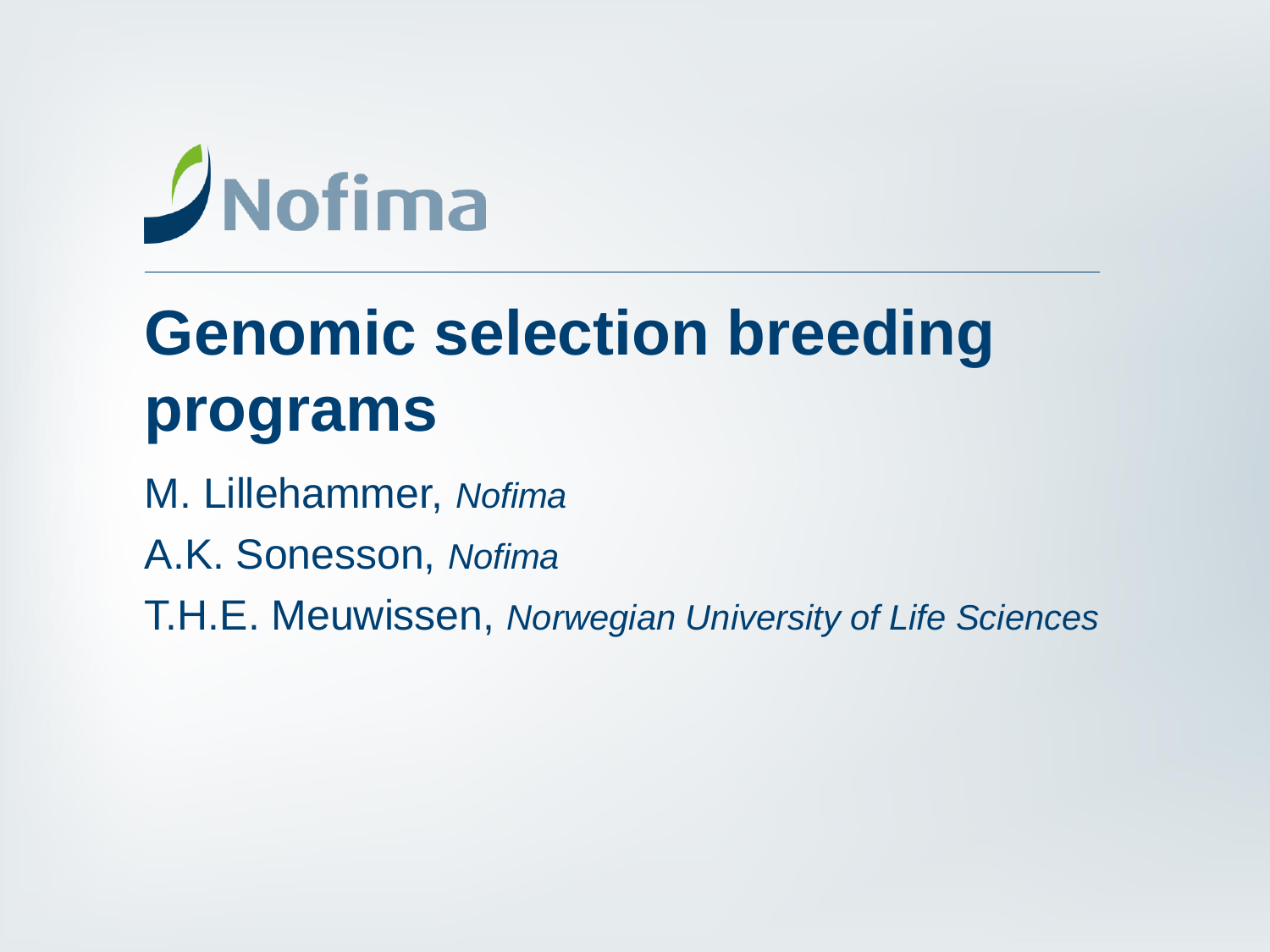# **Breeding programs must be designed to:**

- 1. Facilitate effective use of the breeding values.
- 2. Create the data needed to perform the breeding value estimation
- A change in breeding value estimation methods thereby change the optimal design of the breeding program.

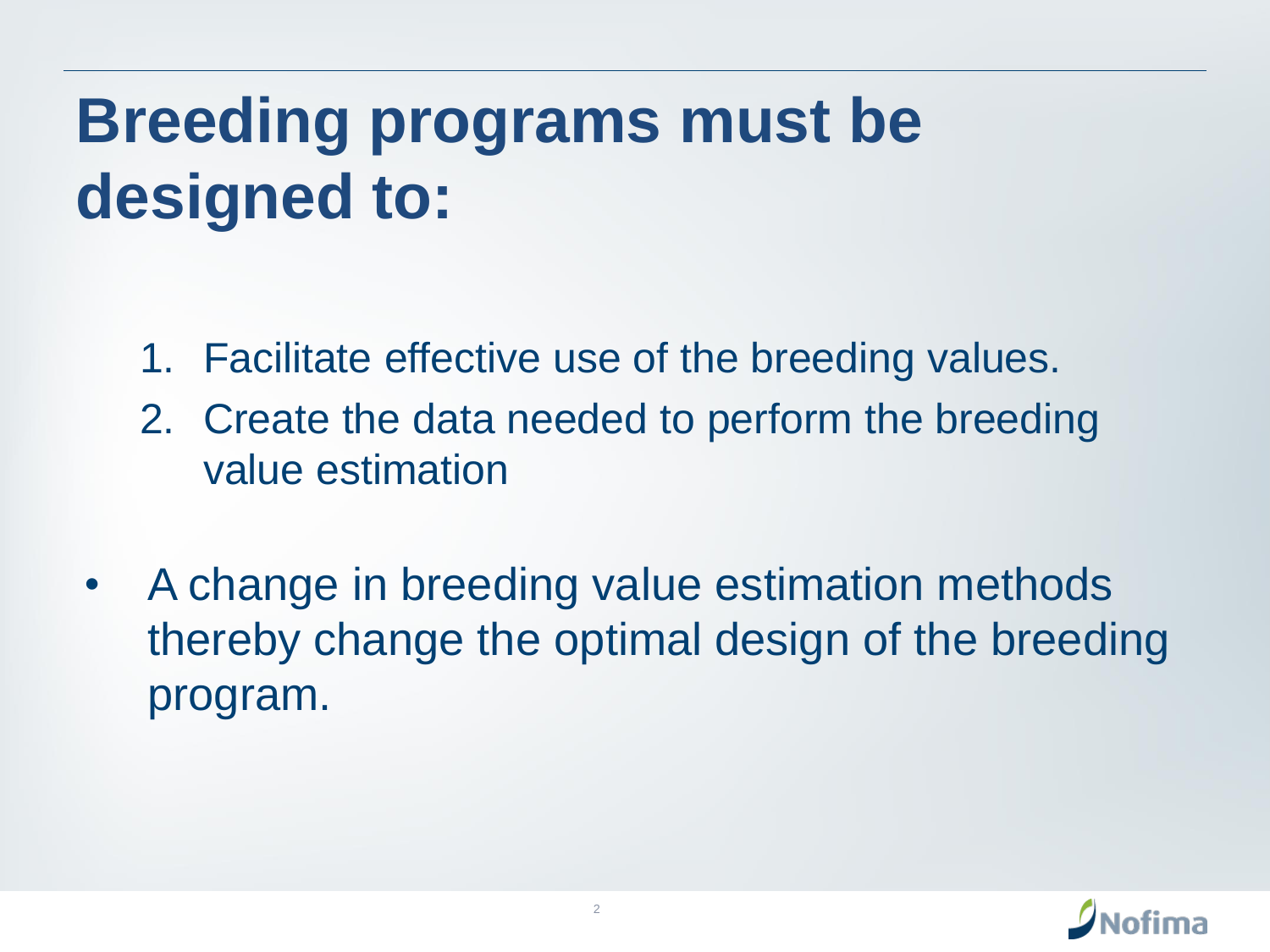#### **Genomic selection**

- Facilitates:
	- Selection for traits not measured on candidates
	- More accurate selection at a younger age
- Adds another cost component

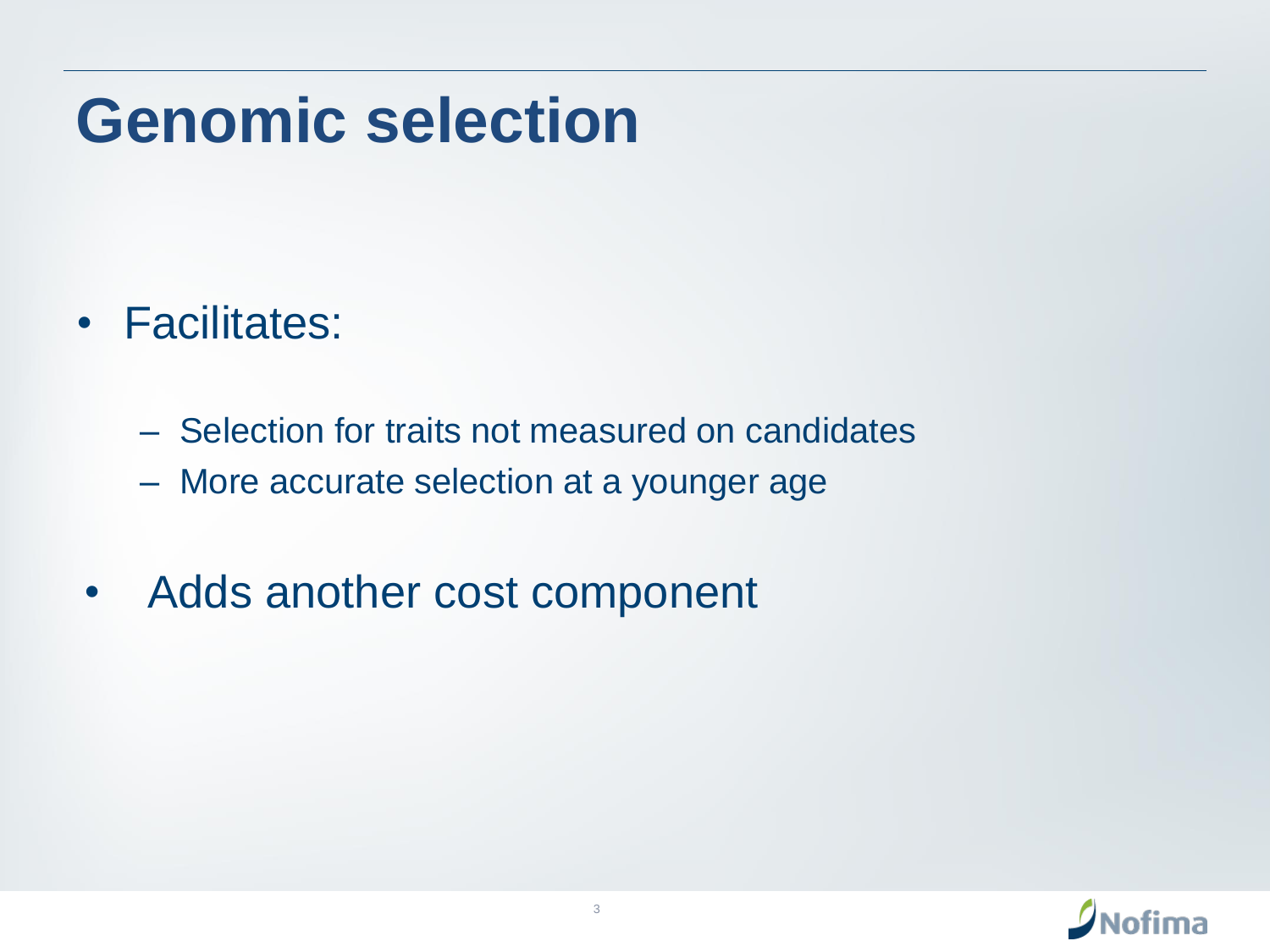#### **Simulation studies - assumptions**

- Stochastic individually genome based simulations
- ABLUP or GBLUP
- Moderate marker density
- 10-20 years of selection
- Polygenic and normally distributed traits
- Accuracy is an output of the simulation, depends on breeding scheme

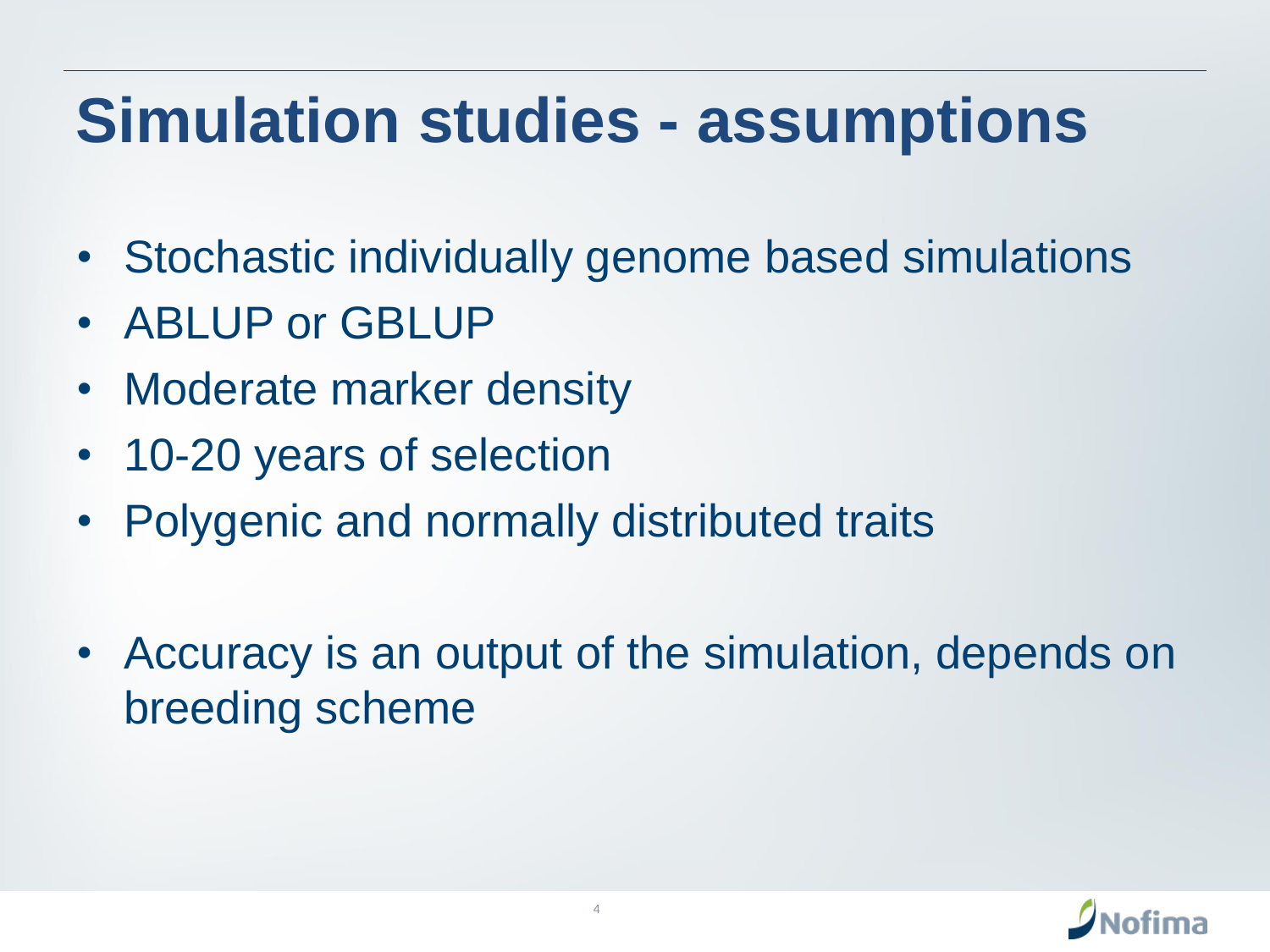# $D$ Nofima

### **Example 1 – dairy cattle**

Challenge: Select males for traits measured on females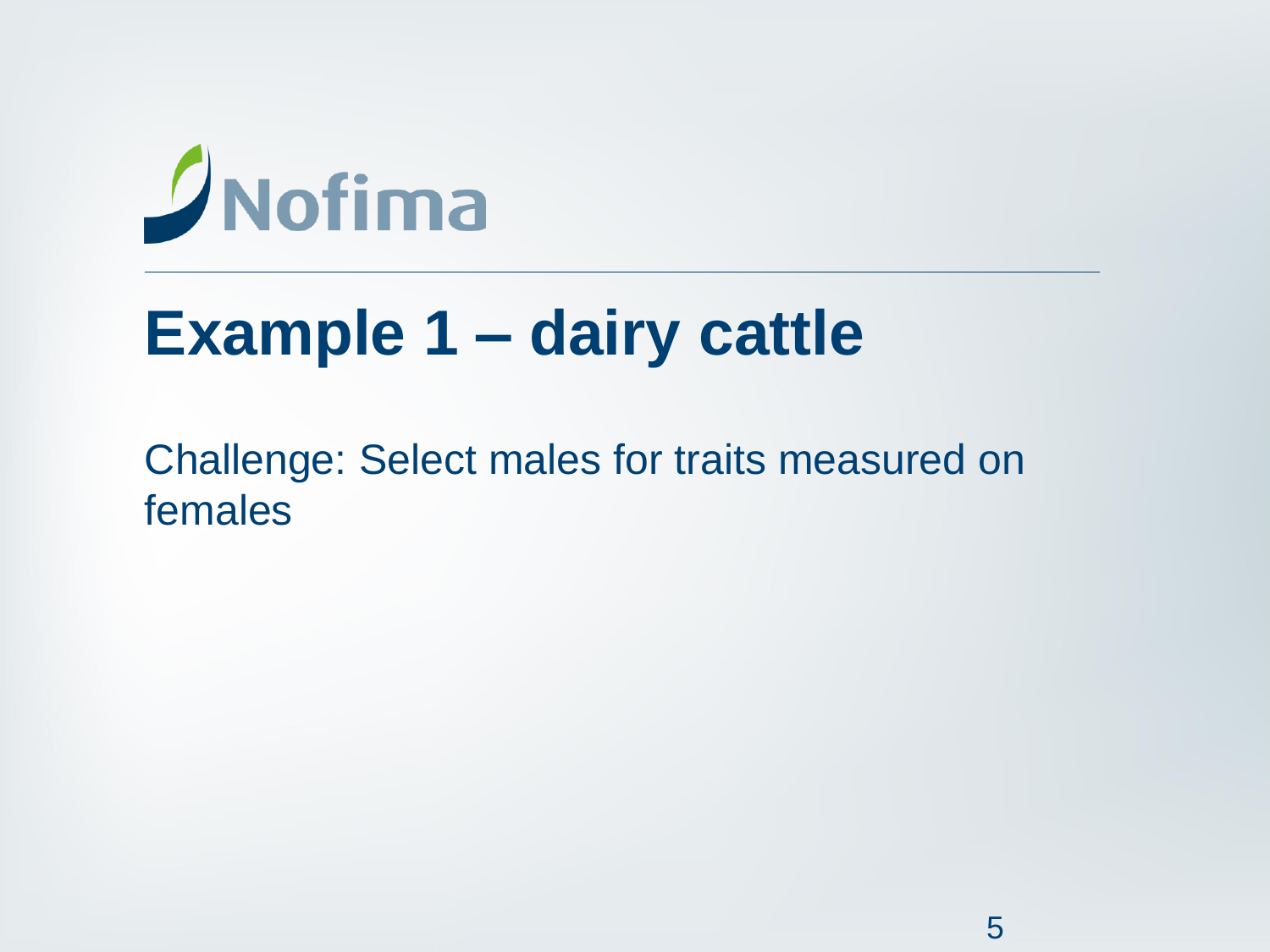# **The conventional solution - progeny testing**

- 1. Selection of young bulls to be progeny tested
- 2. Obtain daughters of young bulls and wait for them to get milk records
- 3. Select elite sires based on progeny performance



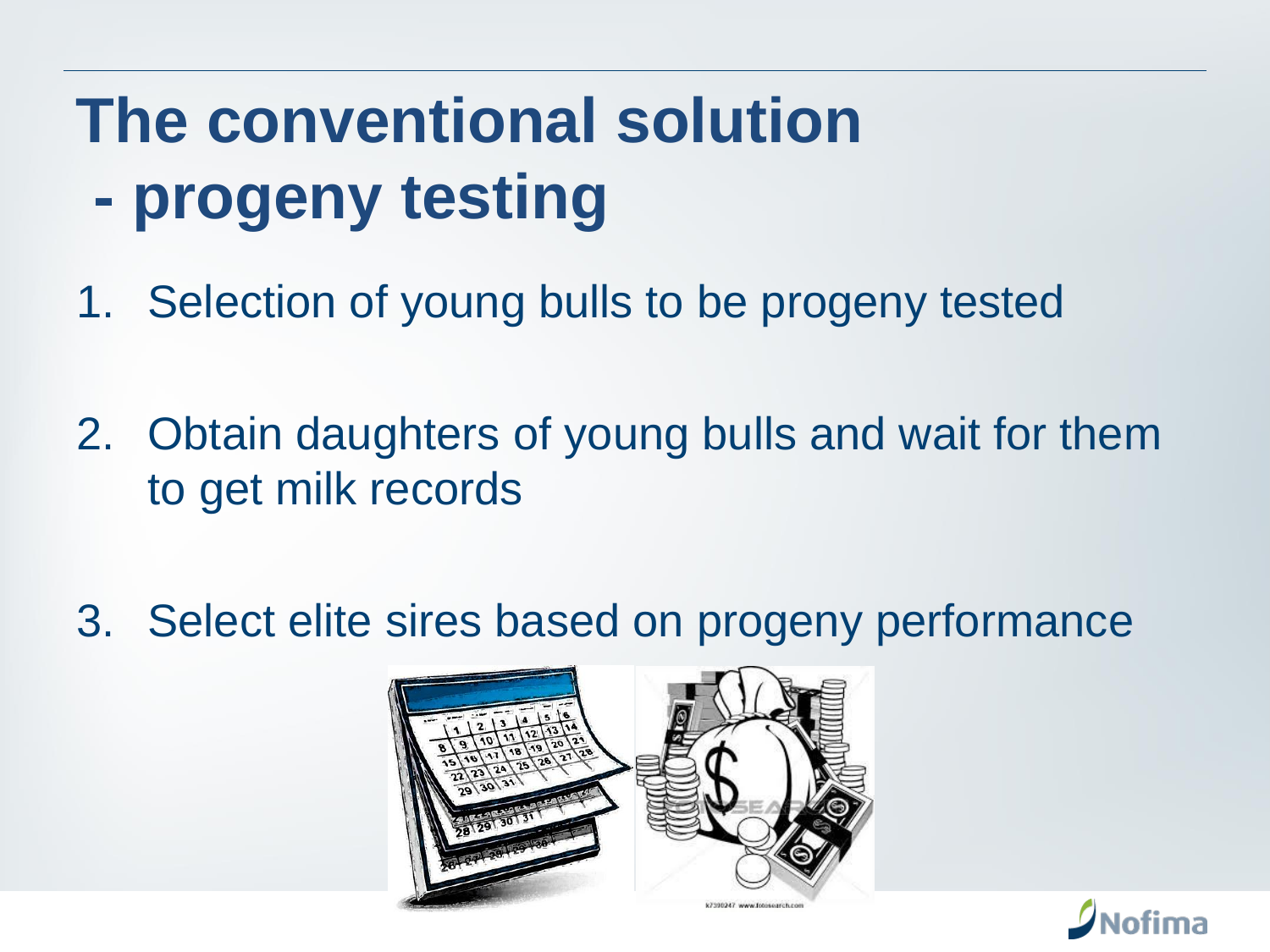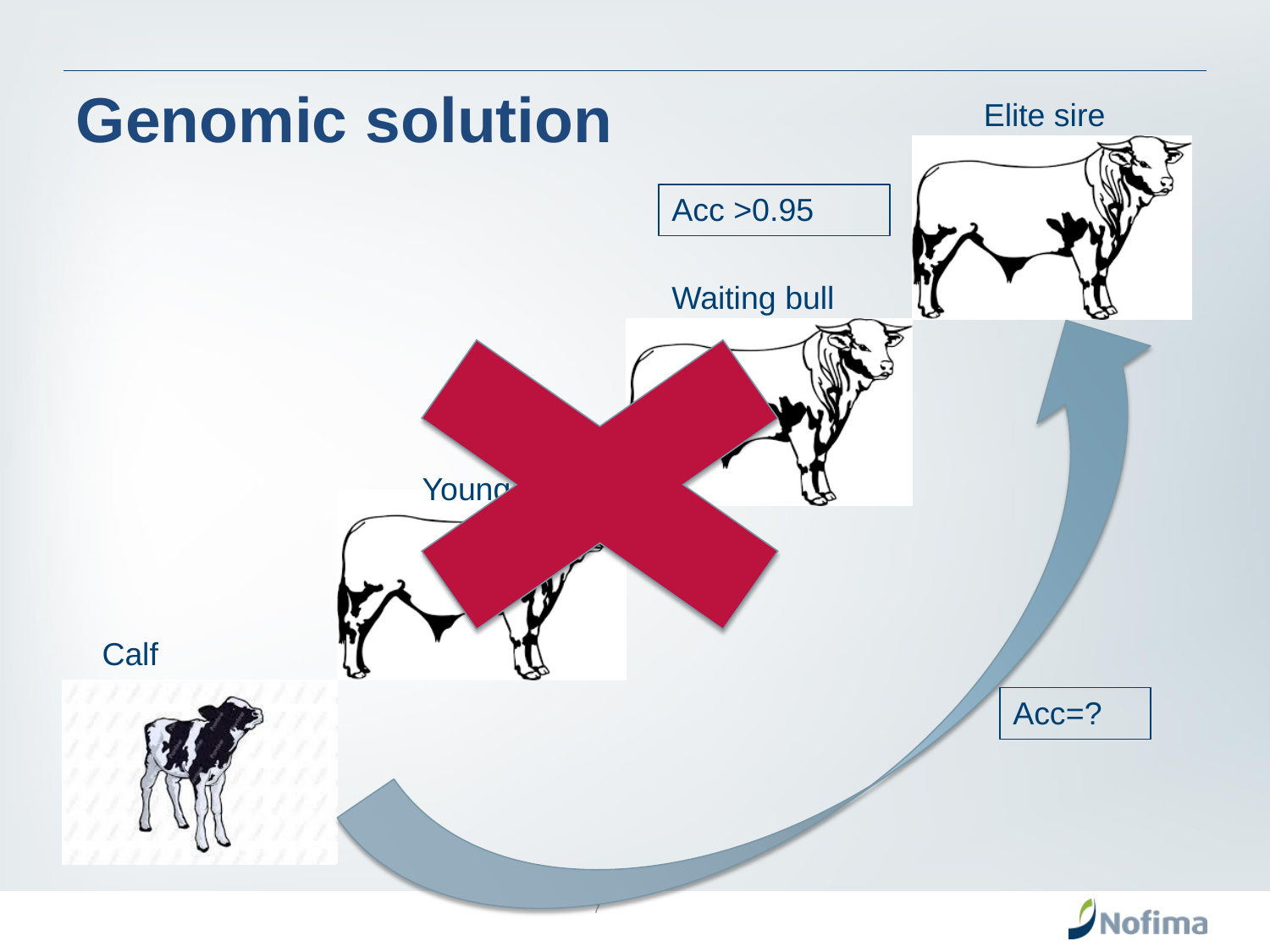#### **Accuracy of selection**

**Accuracy GEBV - h2=0.15**



*Lillehammer et al., 2011, J. dairy sci.*

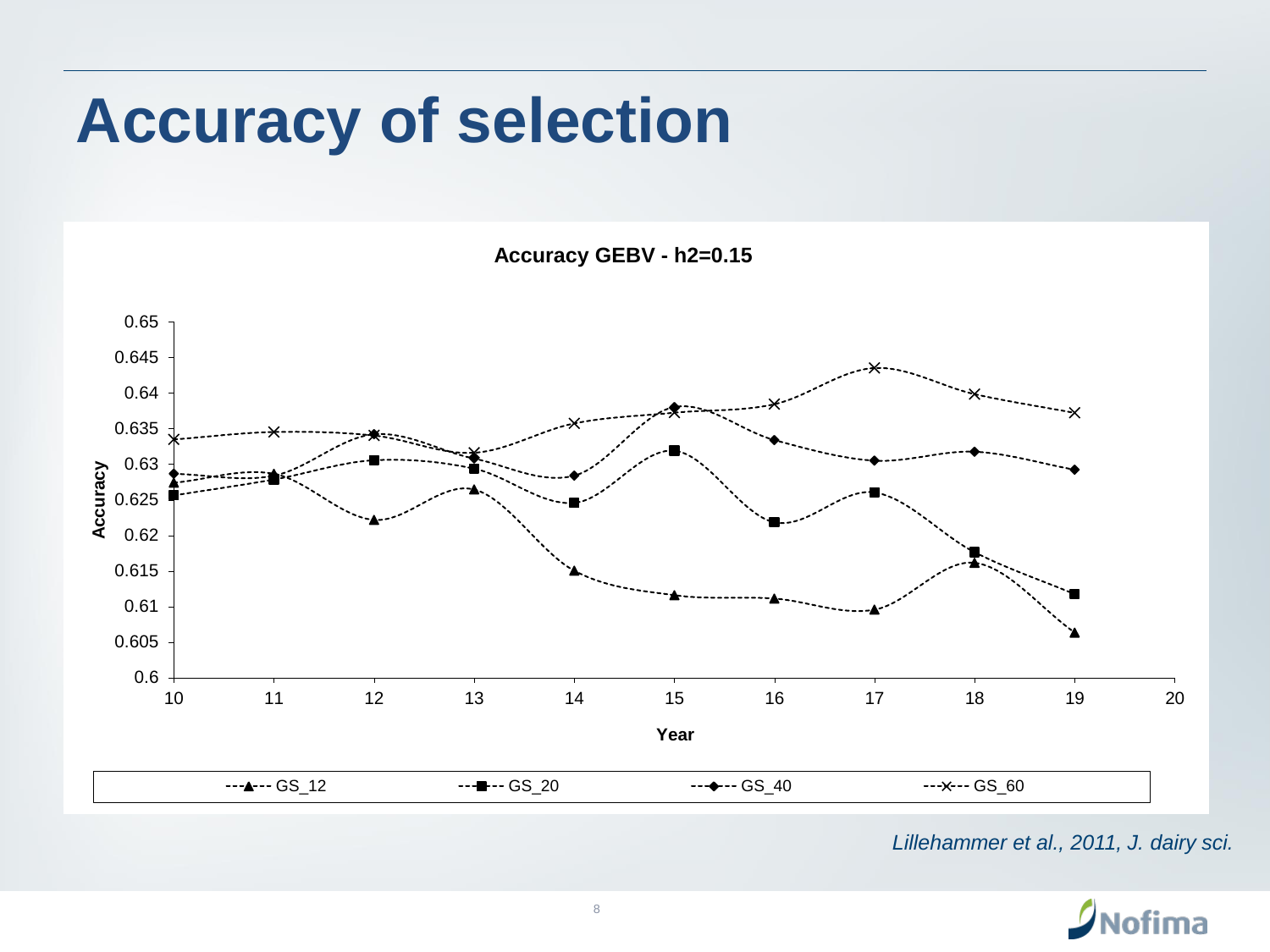

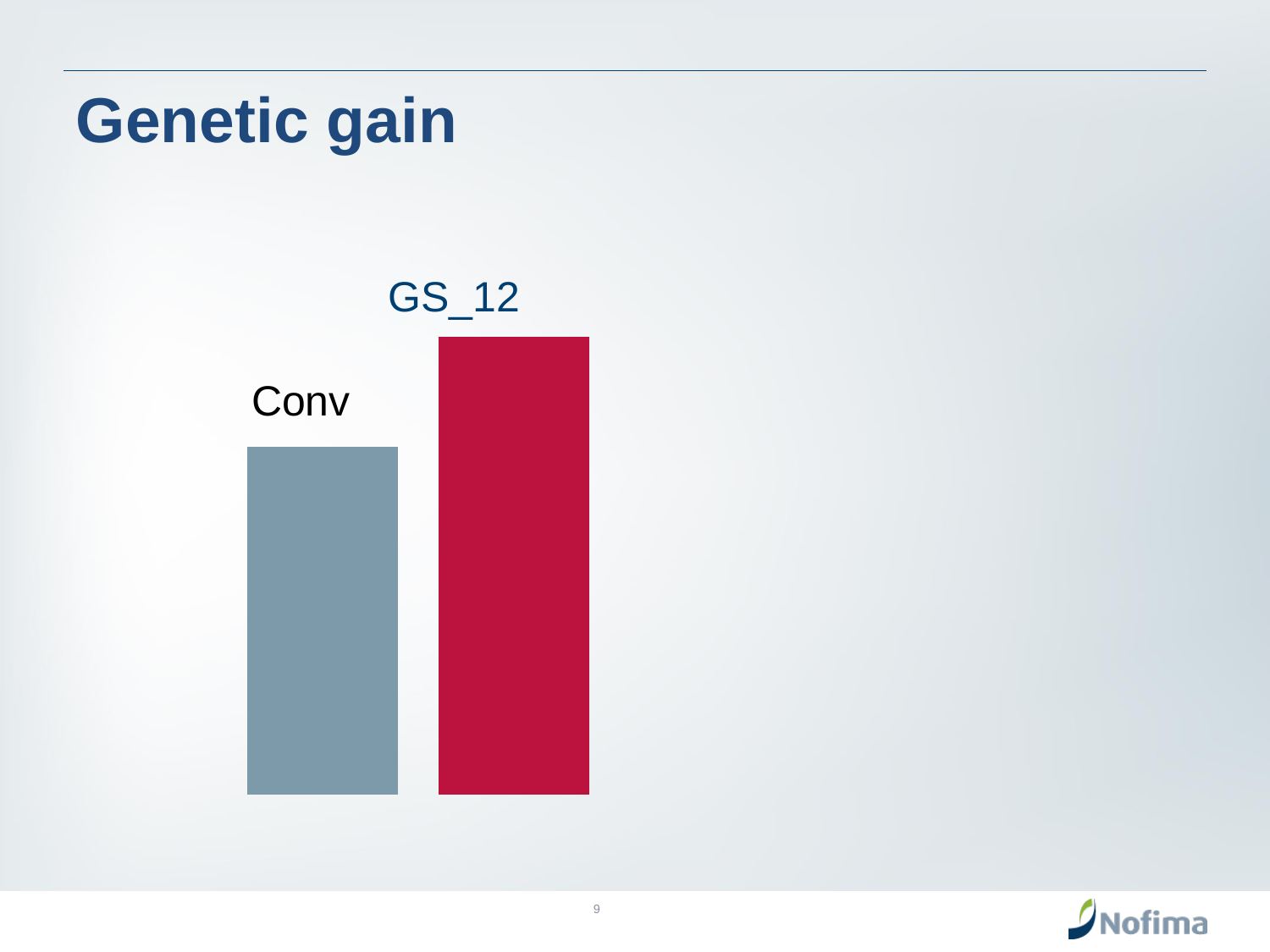### **Genetic gain**



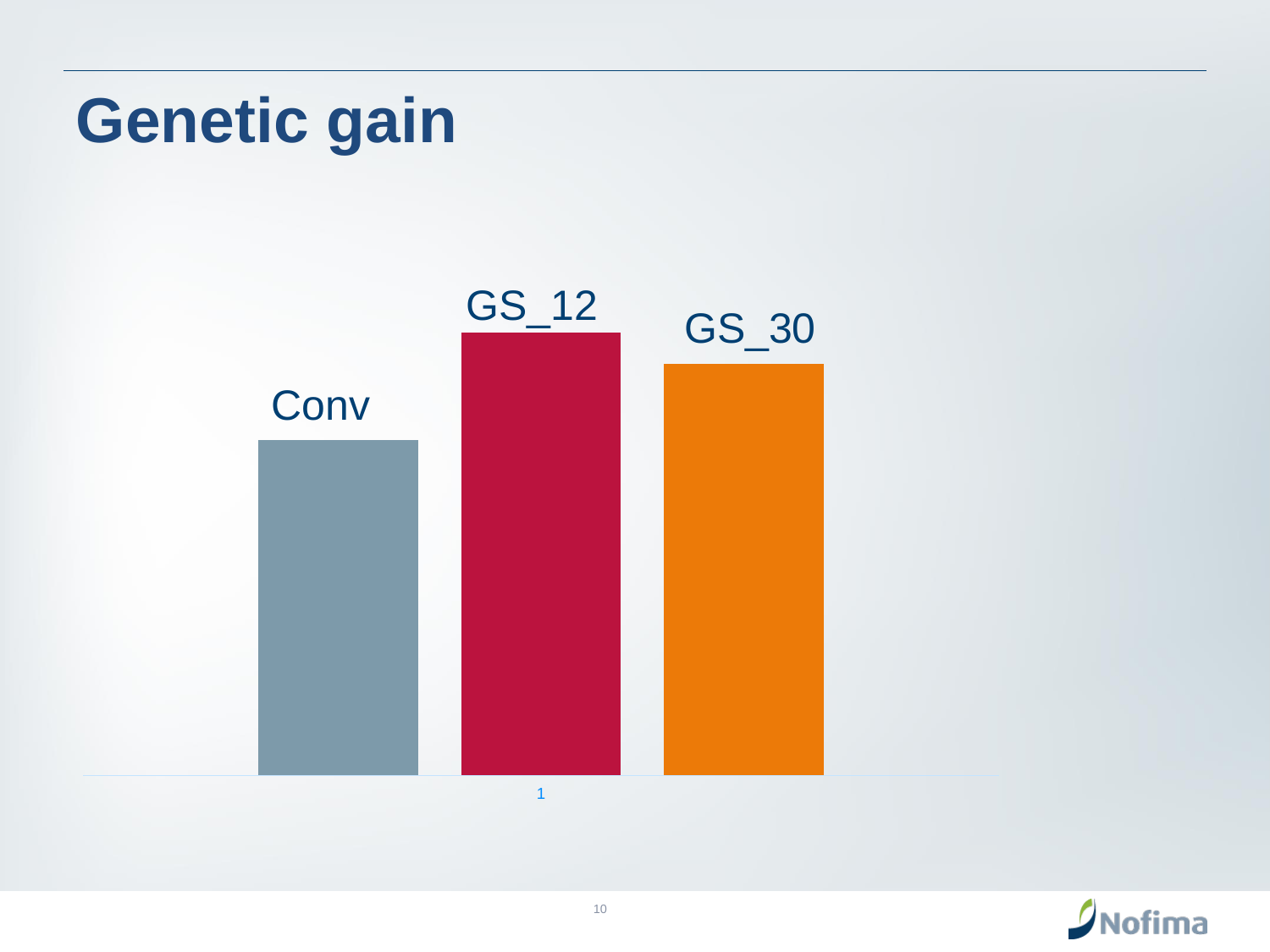### **Genetic gain**



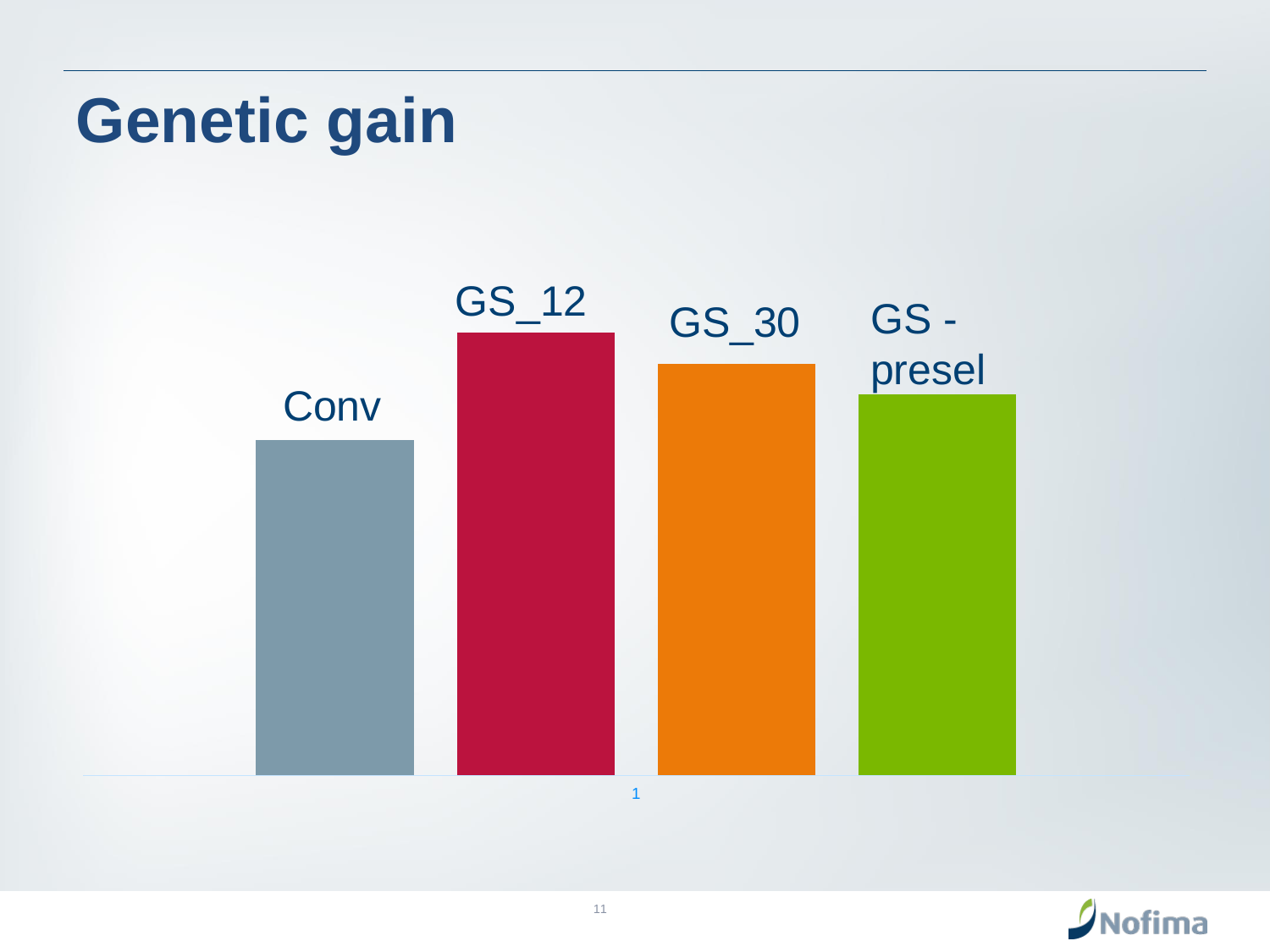

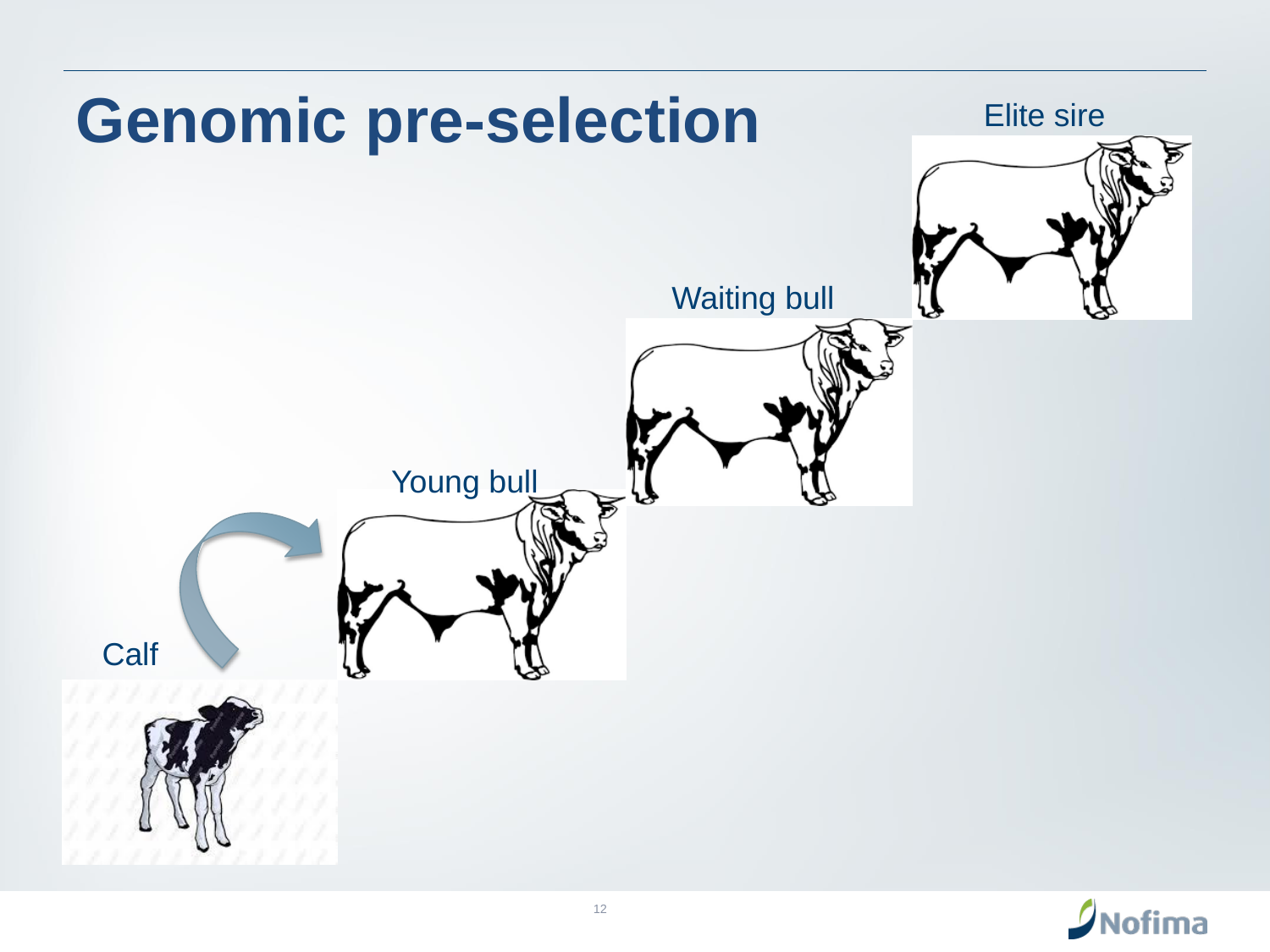#### **Take home message:**

• Remember to incorporate in the breeding program how the reference population should be updated

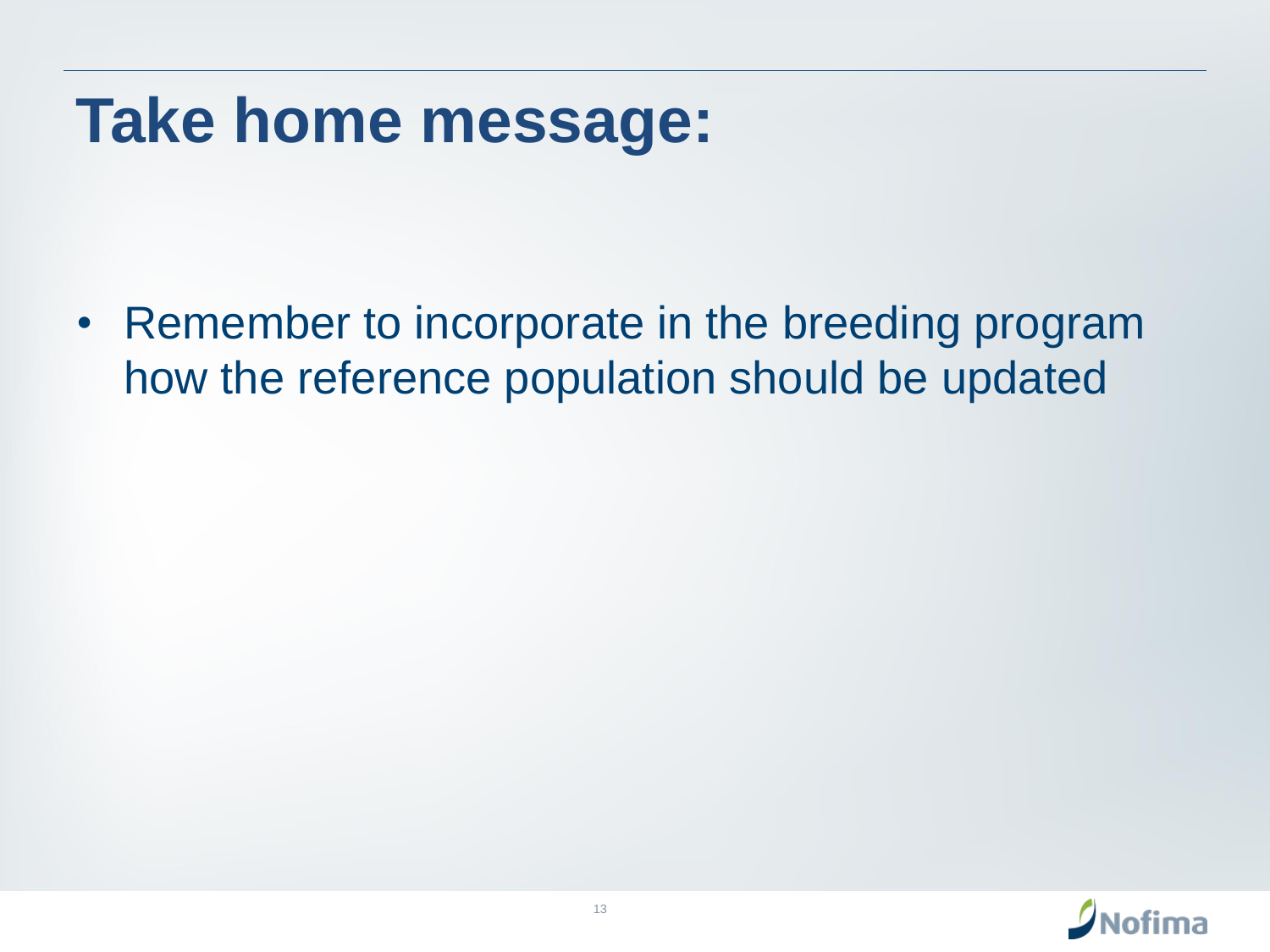# $\sqrt{\frac{1}{10}}$  Nofima

### **Example 2: maternal pig breed**

Challenge: multiple traits with different information content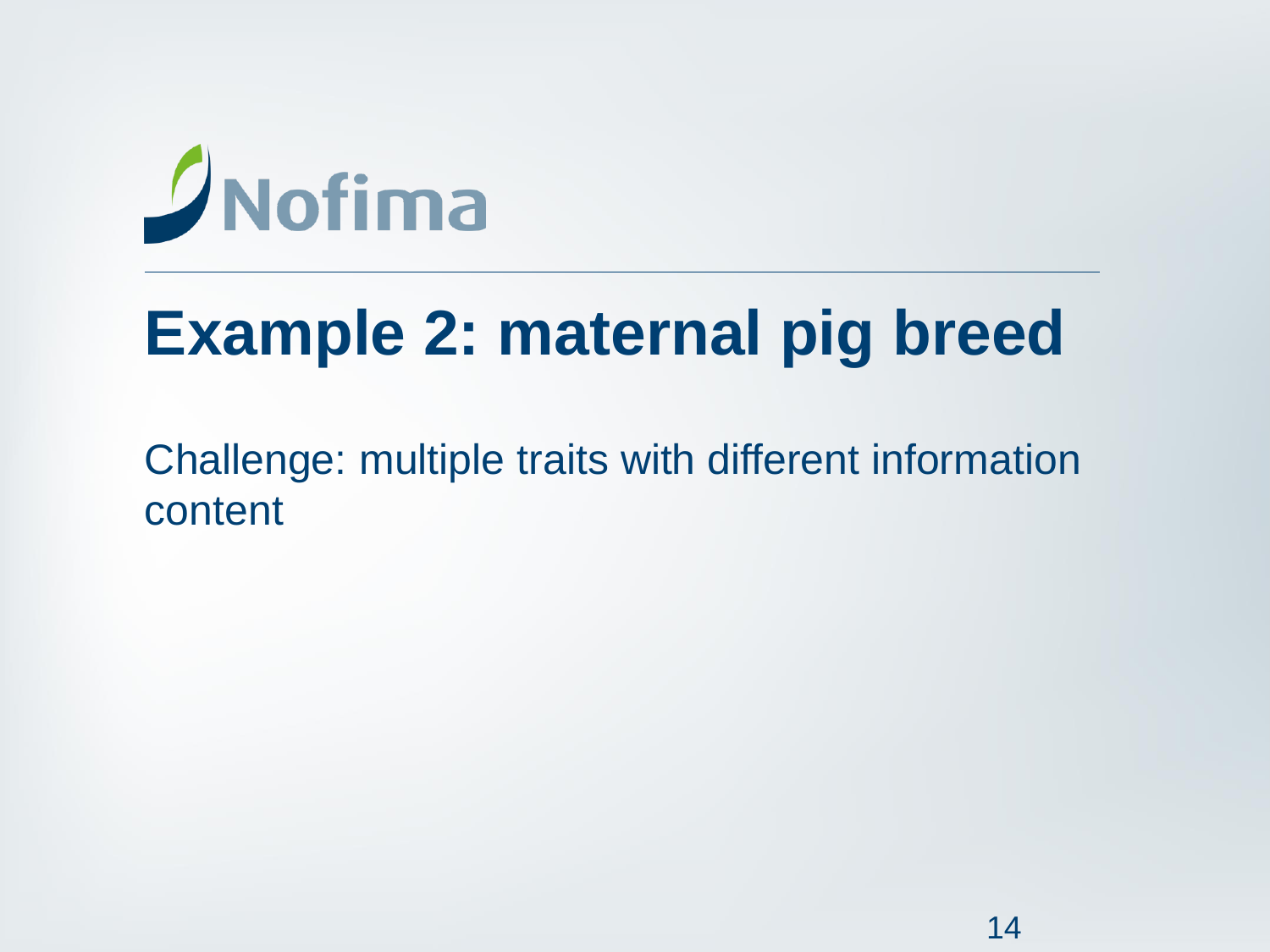# **Breeding goal maternal pig breed**

- Two main categories of traits
	- Measured on candidates: growth-related traits
	- Measured on sibs: maternal traits (and slaughter traits)
- In a conventional breeding program, most of the genetic gain will come from the first trait category

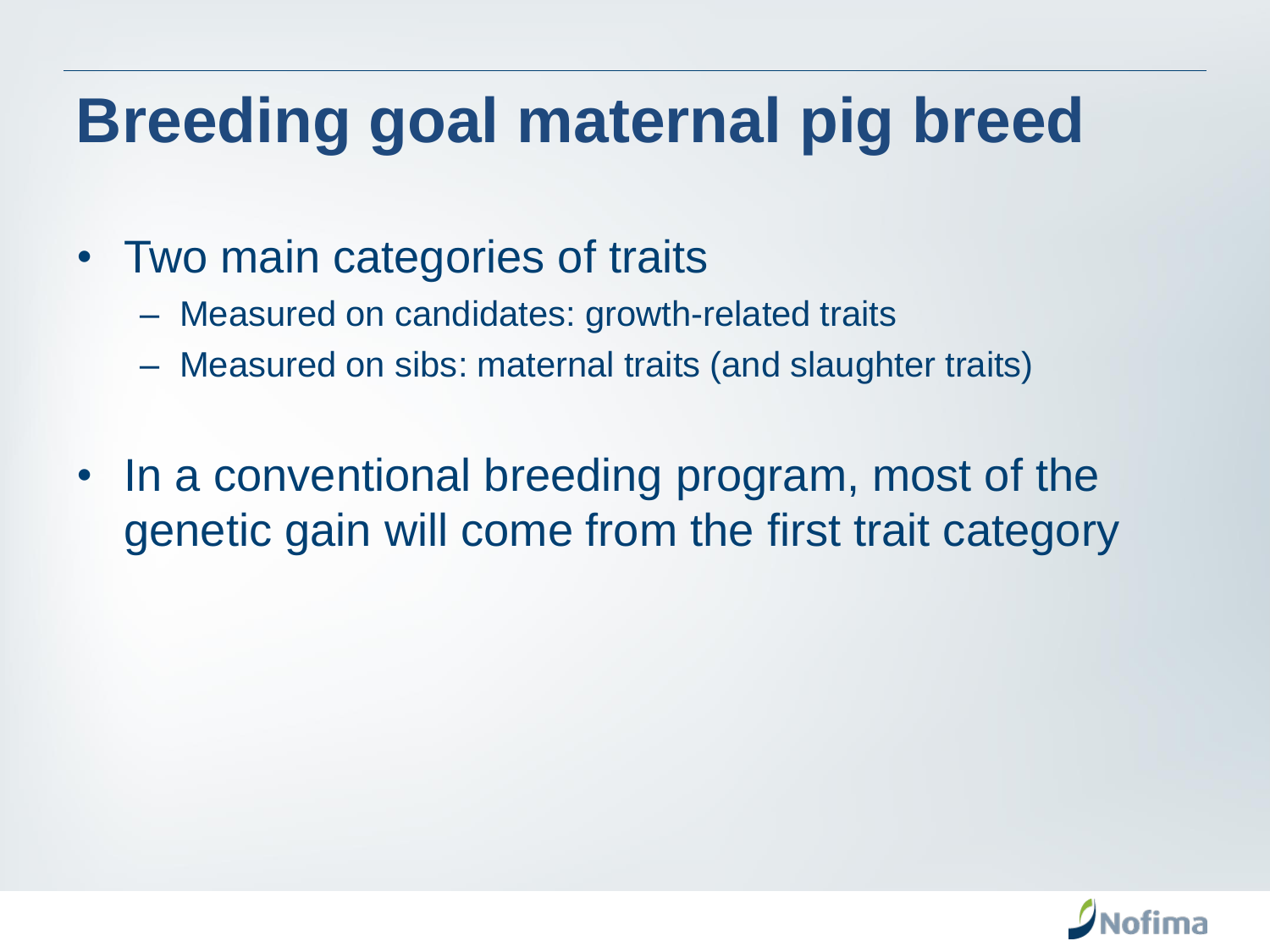



Conventional

CAND - trait SIB - trait

**Conventional** 

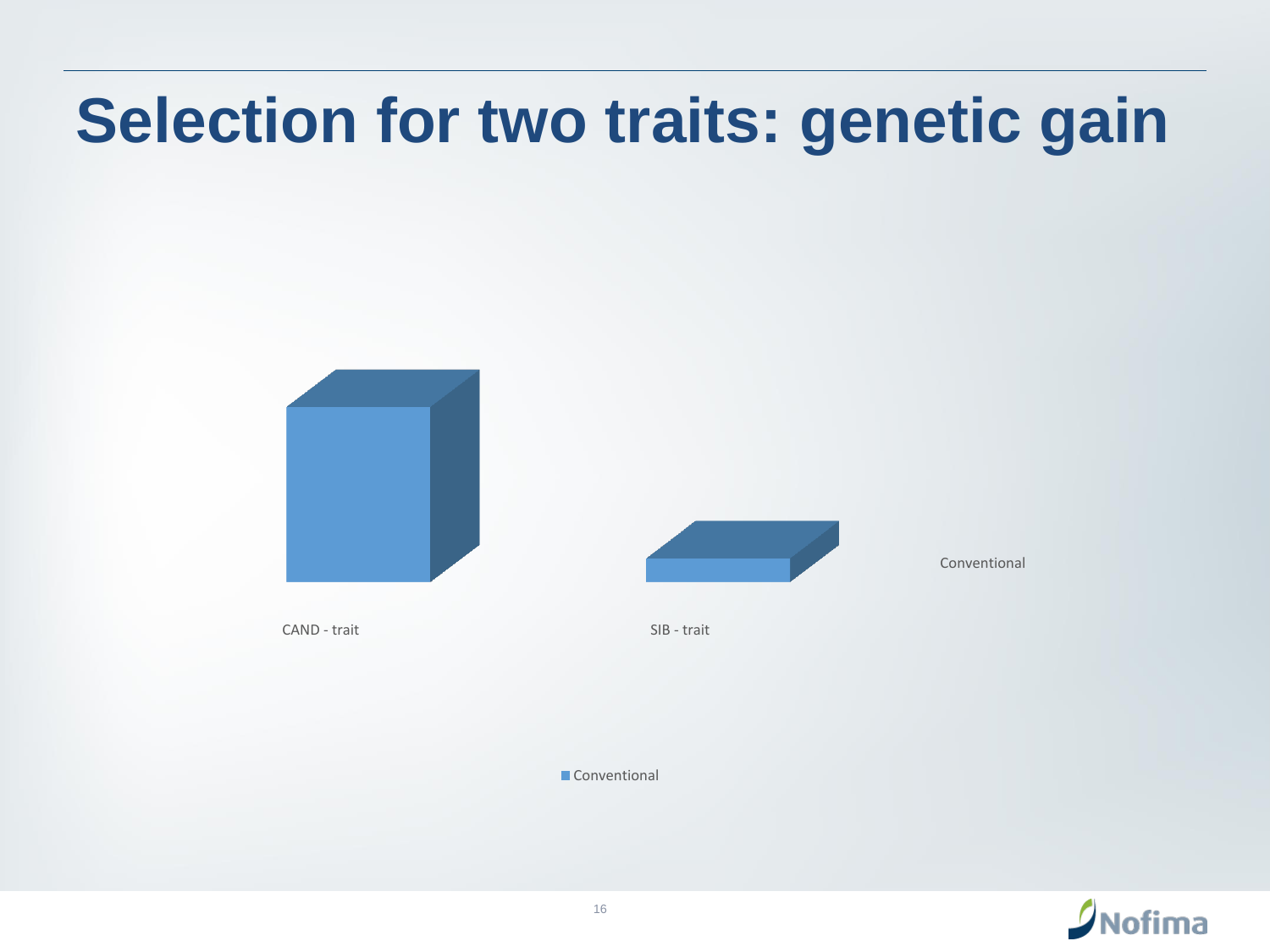

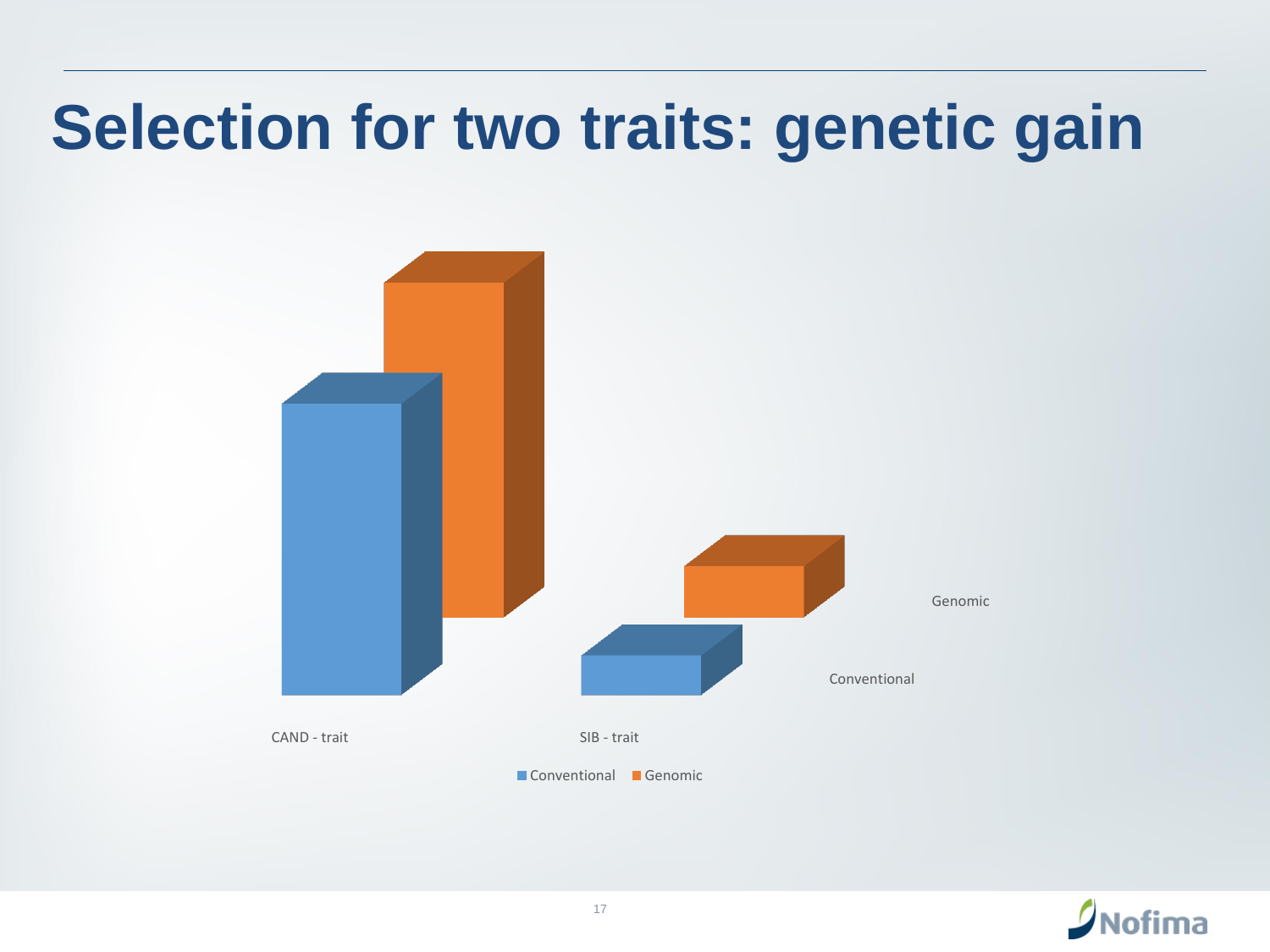

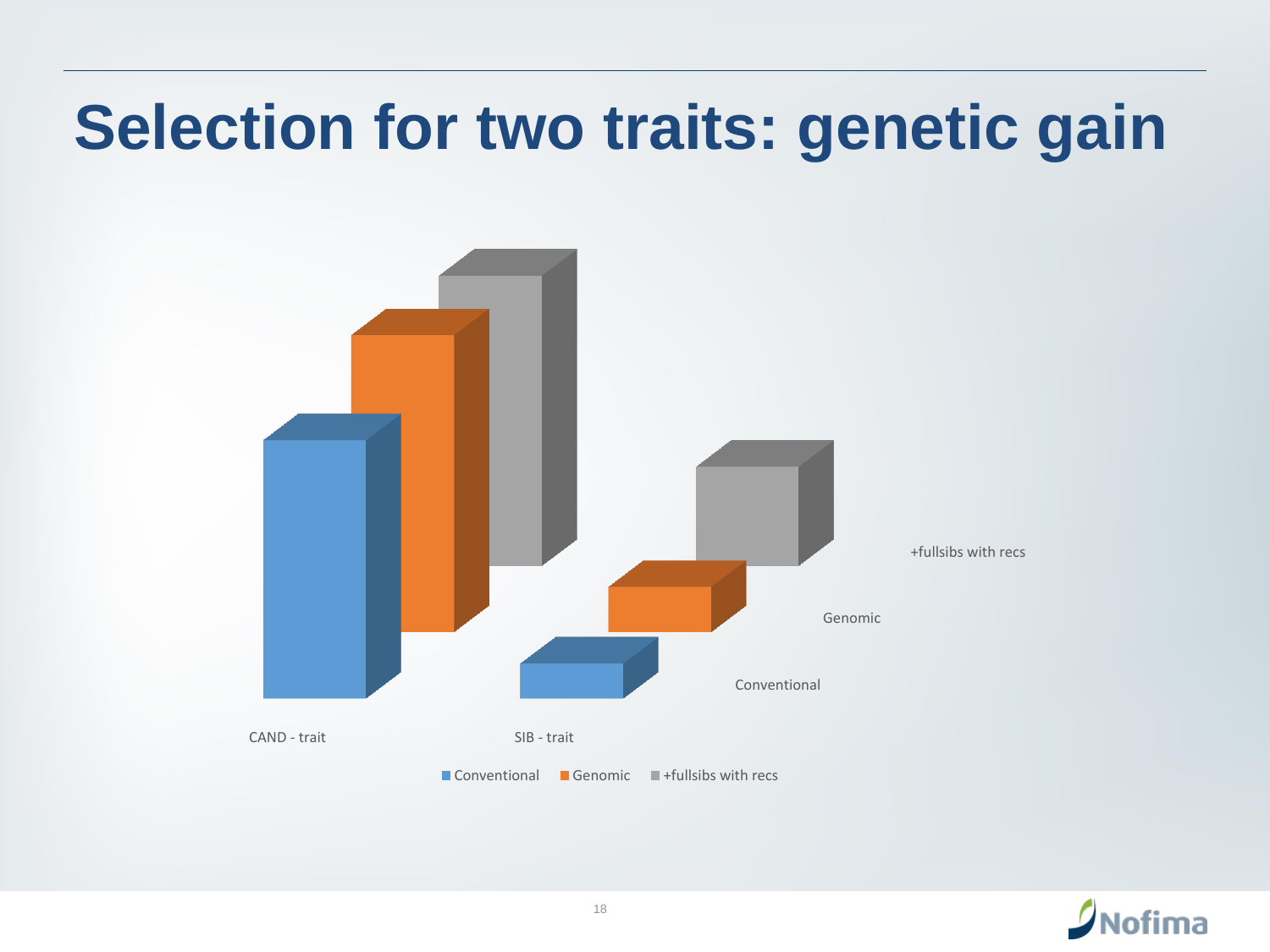

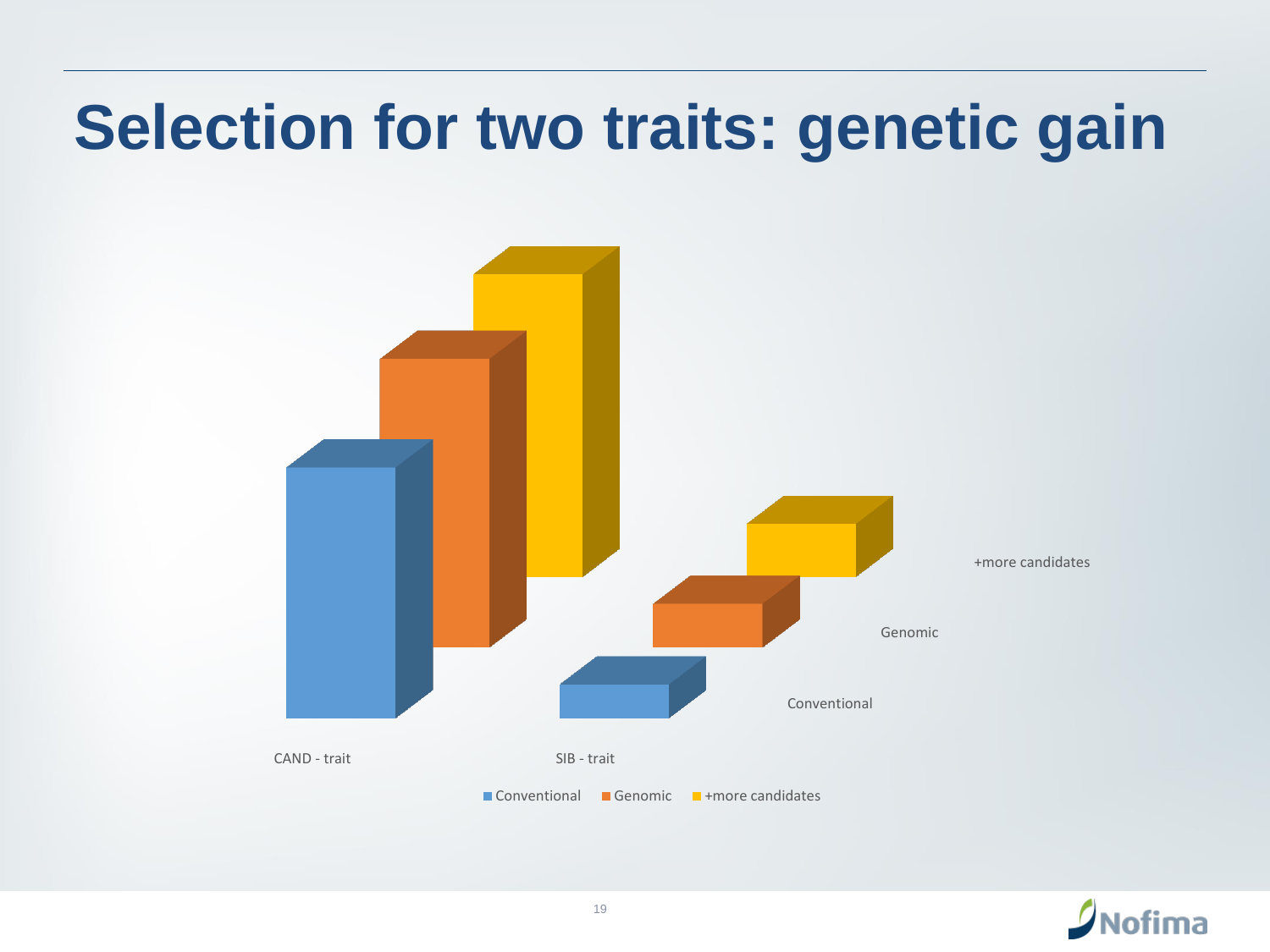

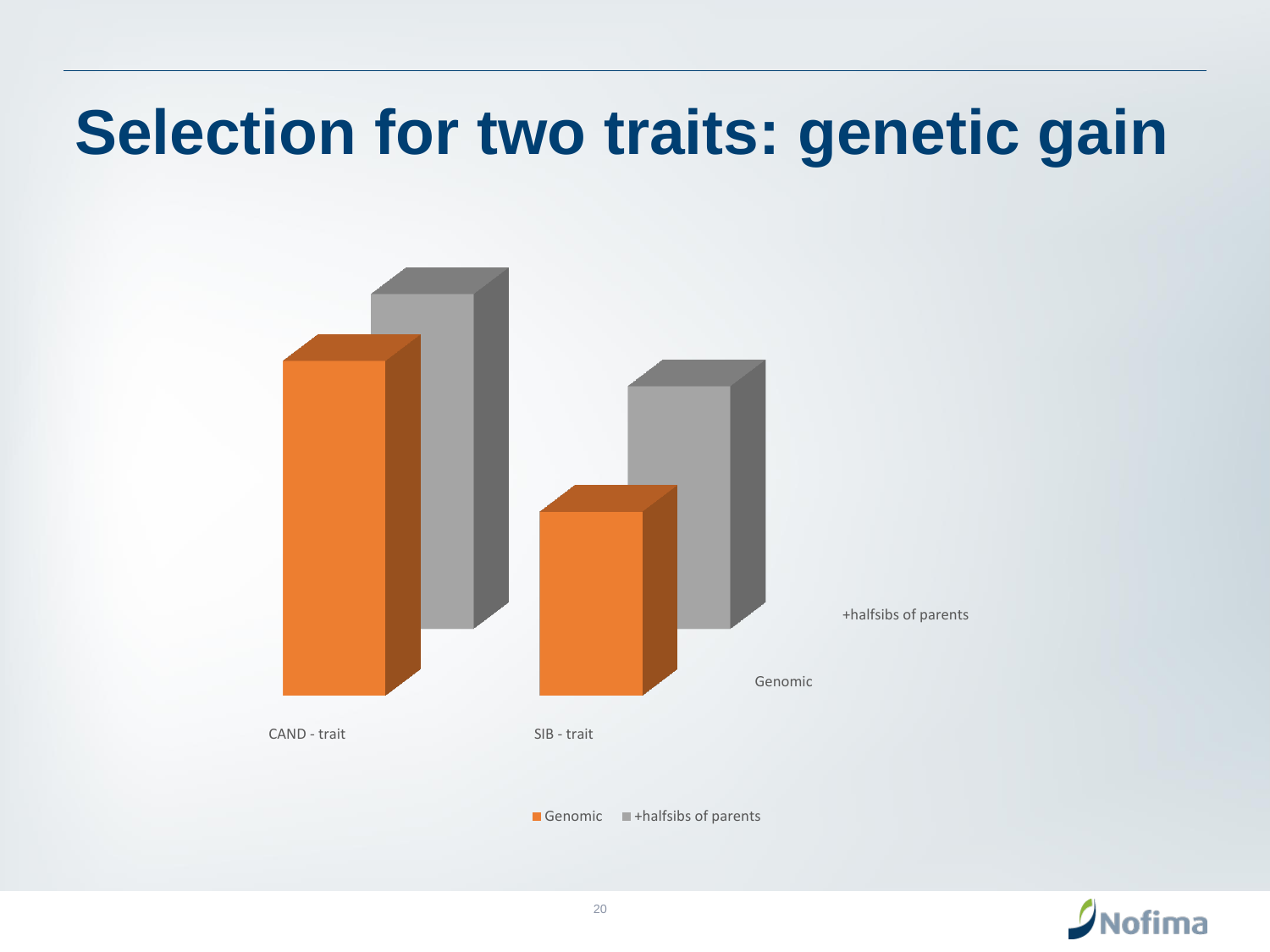#### **Effect of economic weight**



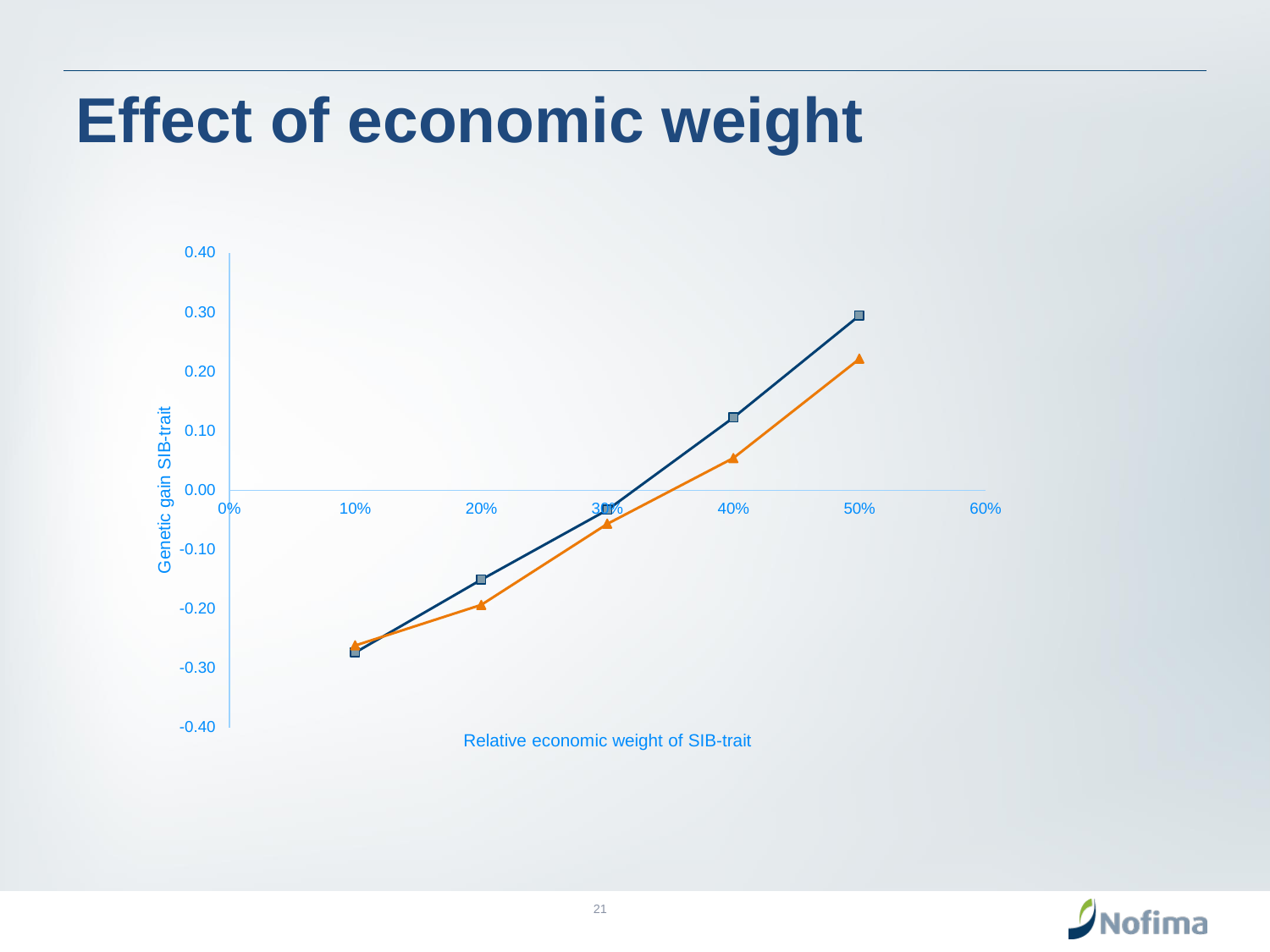

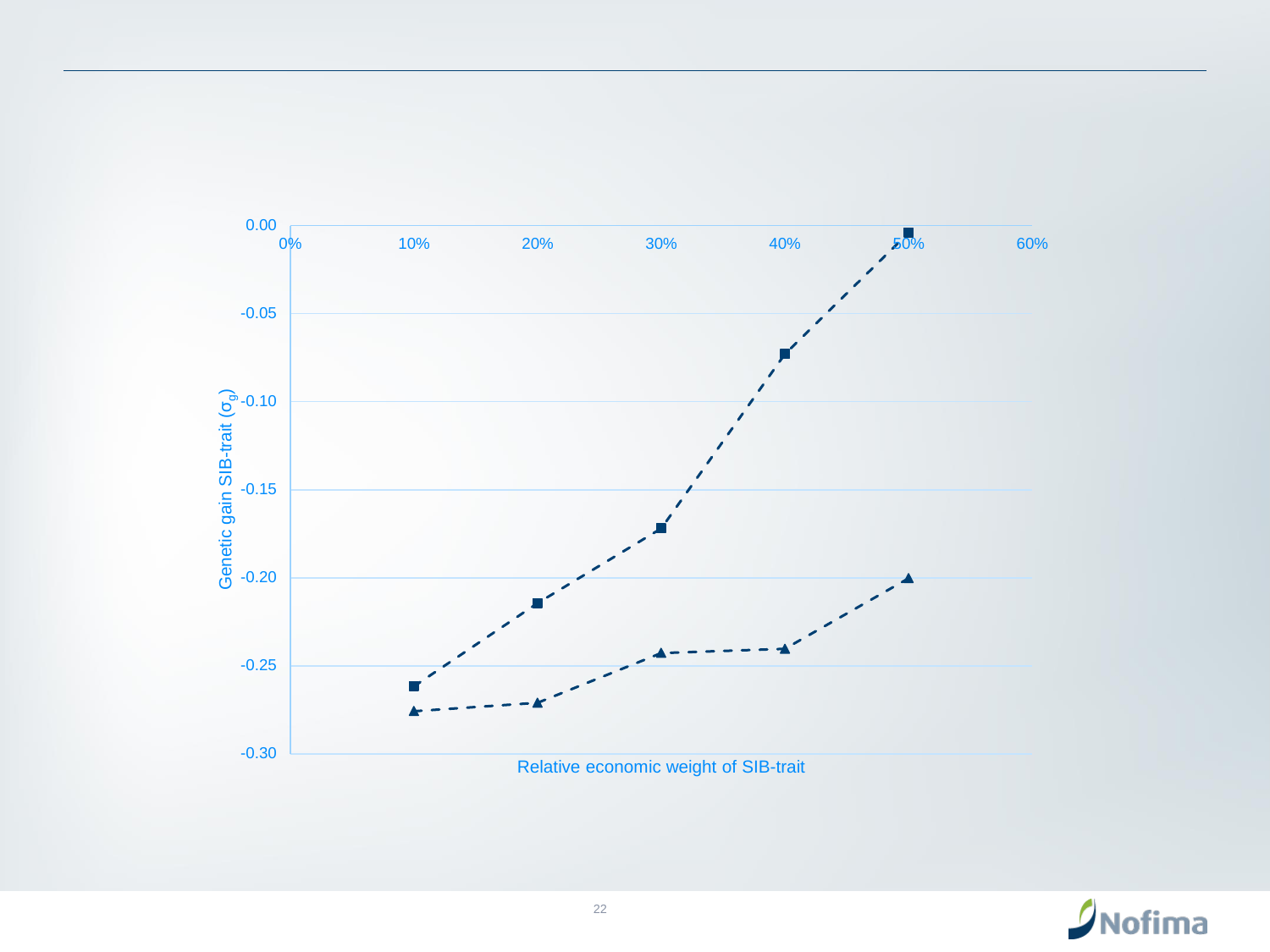#### **Take home message:**

- All traits to be improved by genomic selection needs:
	- A considerable economic weight
	- Available data to update the reference population

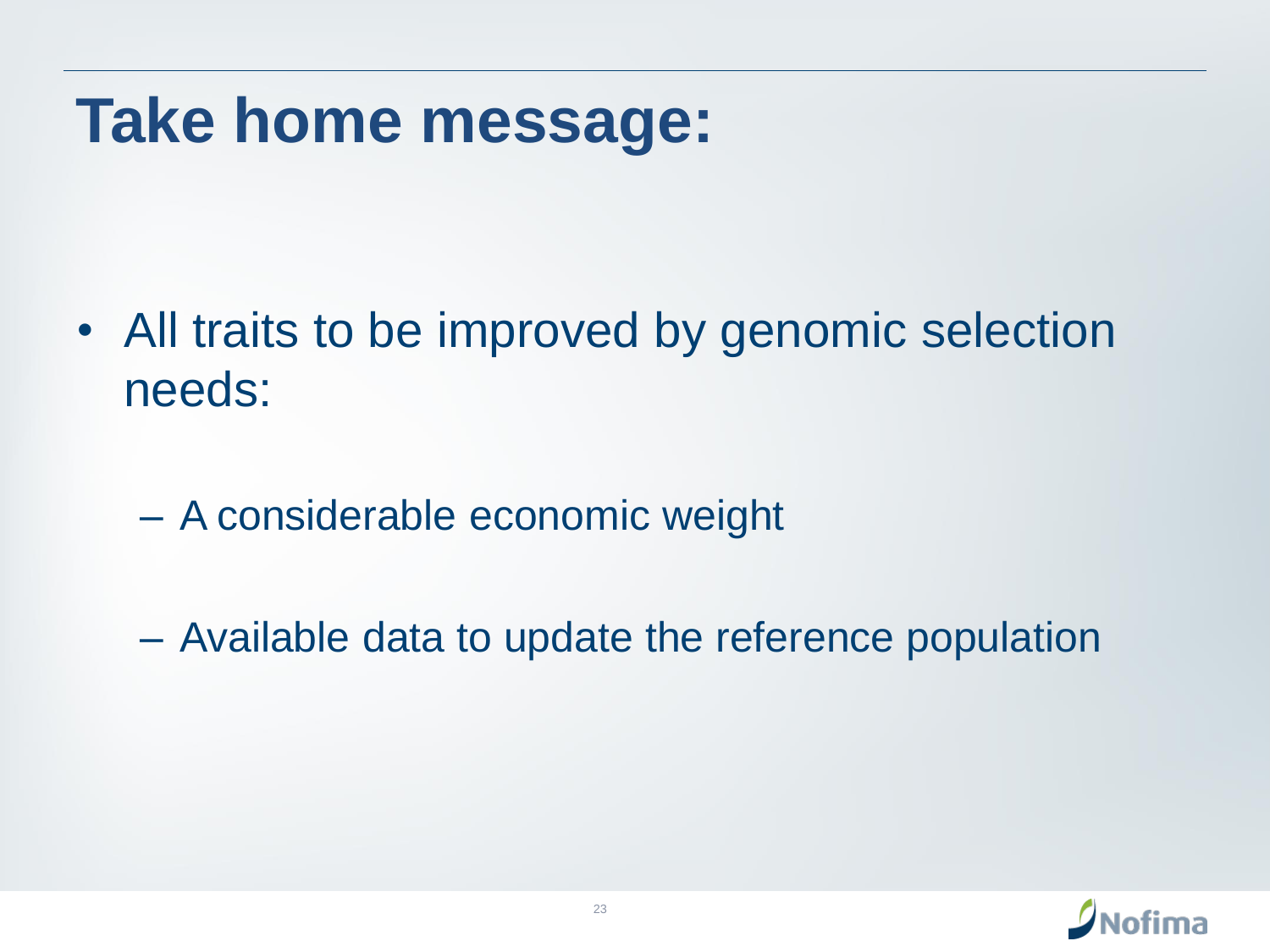# $D$ Nofima

### **Example 3: Salmon**

Challenge: Several traits measured on sibs of candidates. Different sibs for different traits.

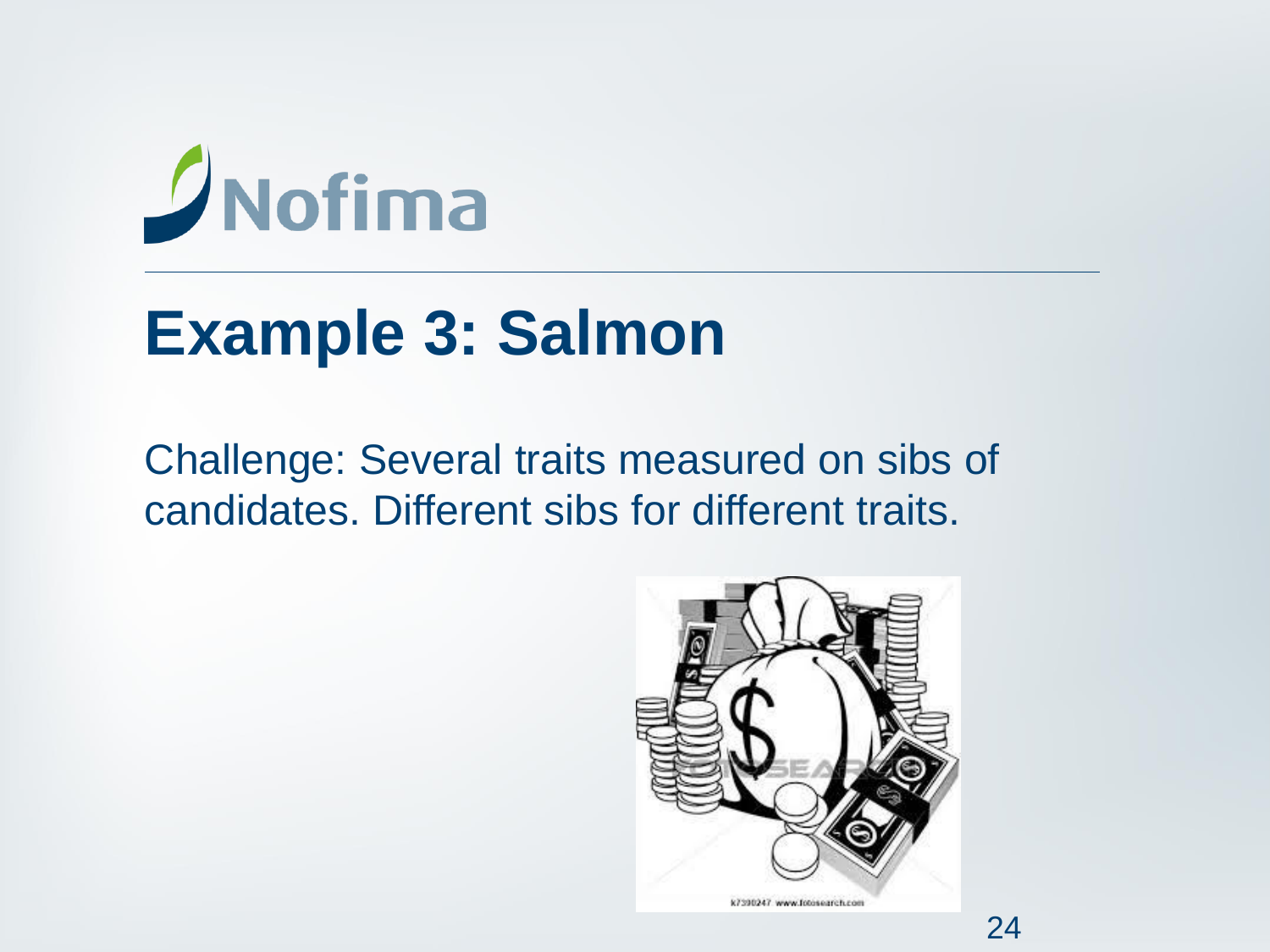#### **Assuming nucleus males to get offspring with records** 0.8



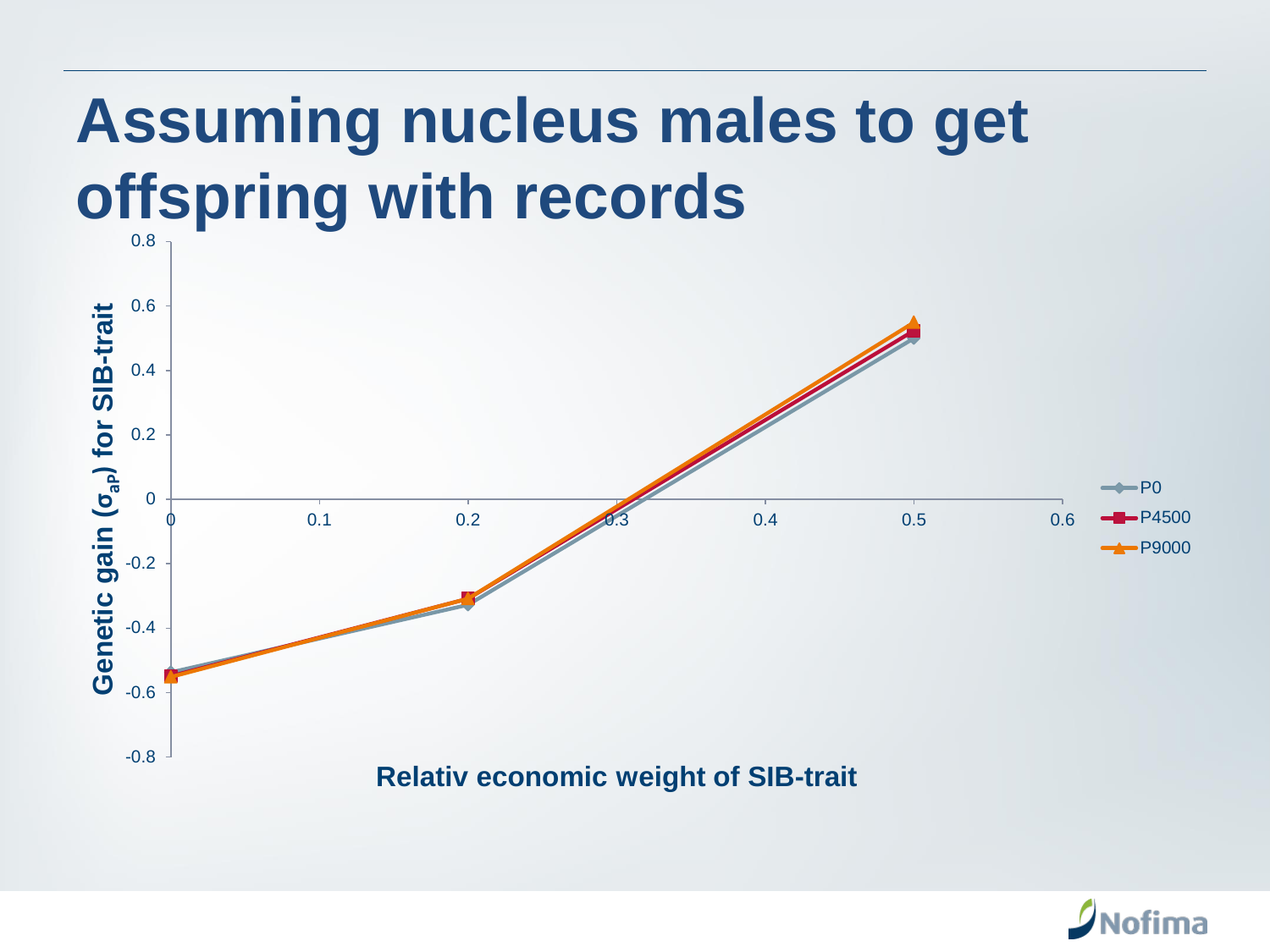# **Assuming nucleus animals NOT to get offspring with records**



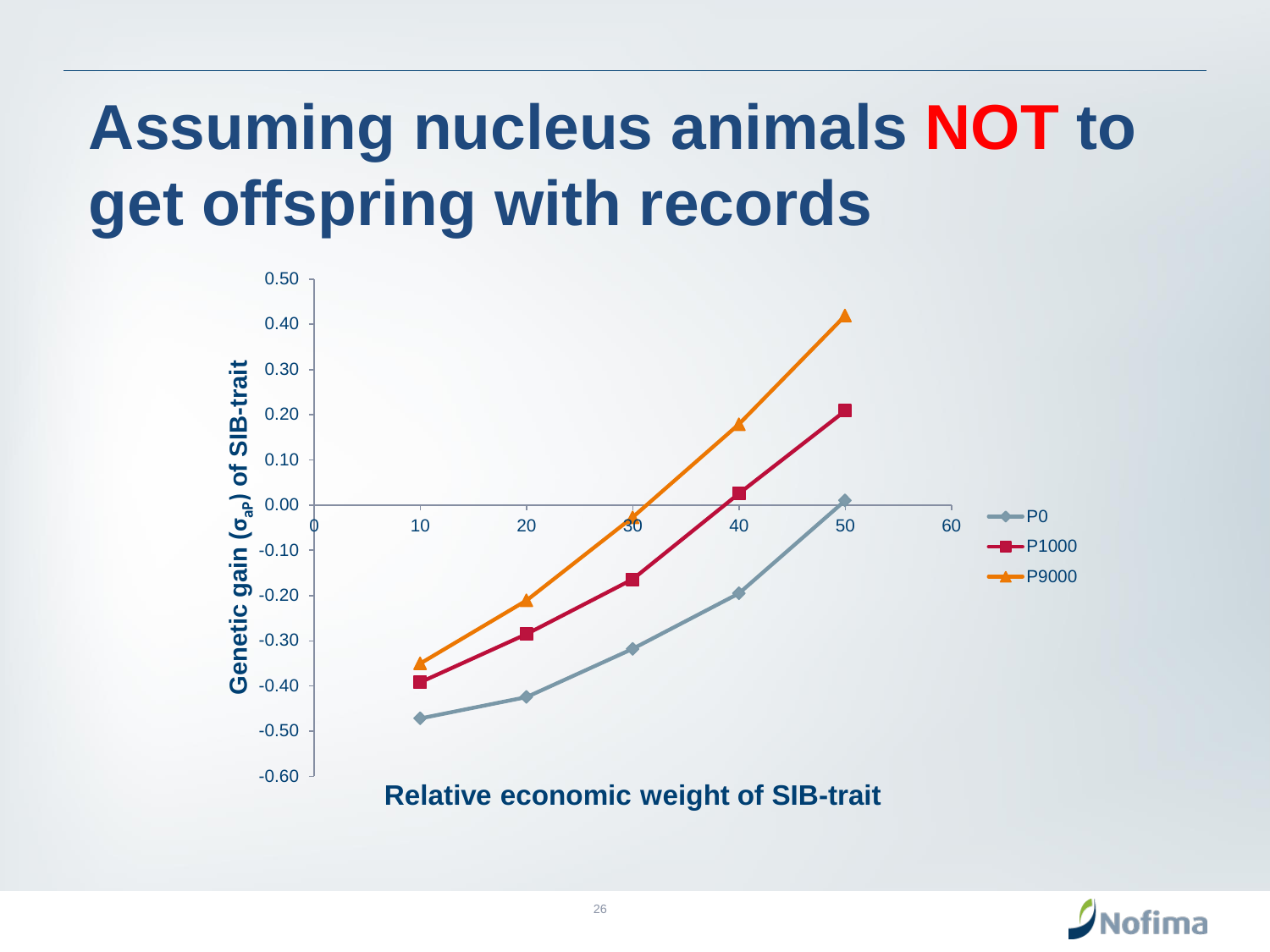# **How to reduce the costs of genotyping test-fish?**

- «progeny test» of already genotyped nucleus animals (could be after selection)
- Pooled genotyping of test fish
- Low density genotyping
	- With imputation
	- Combined with pedigree information

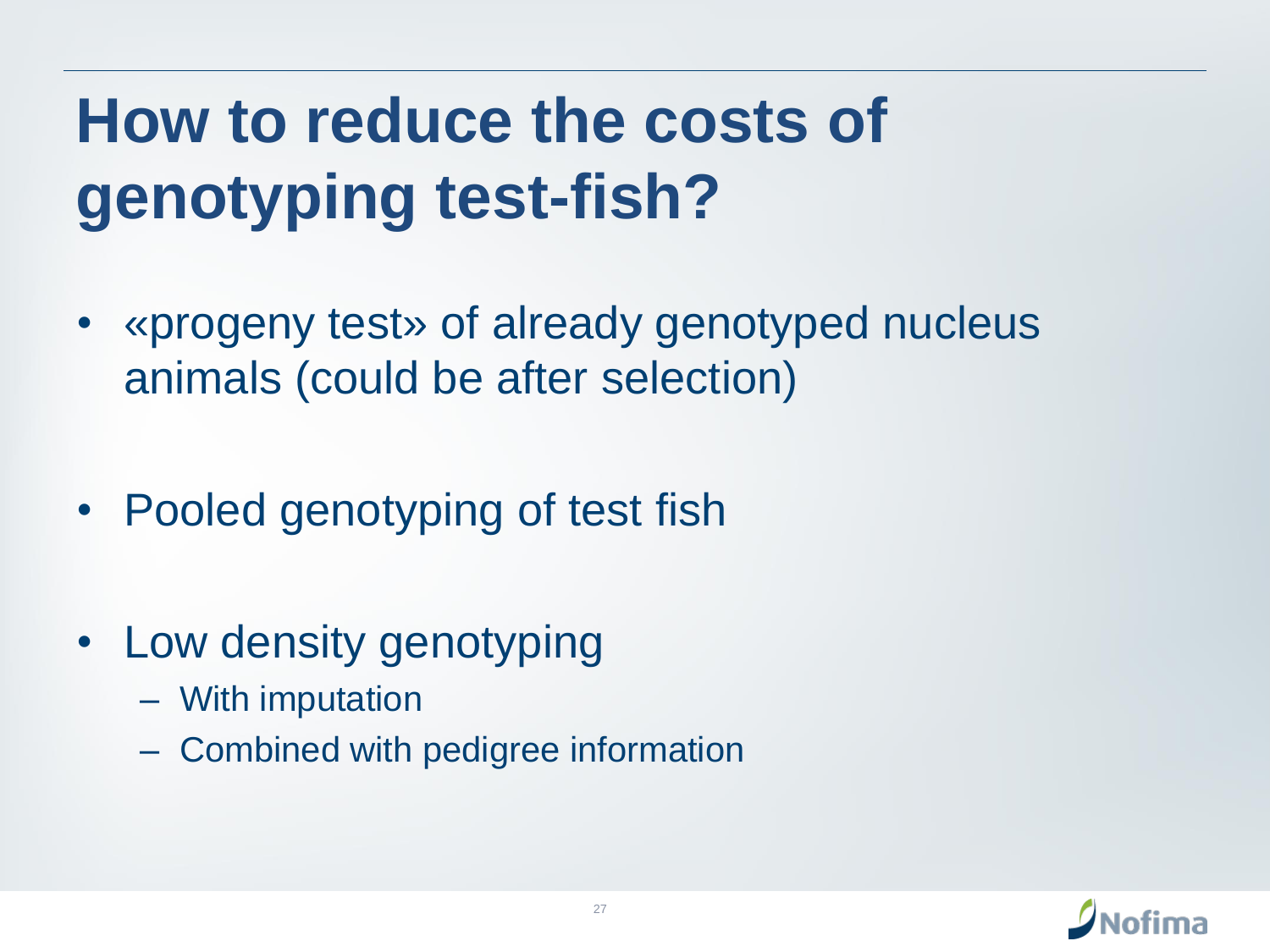# **Within family genomic selection**



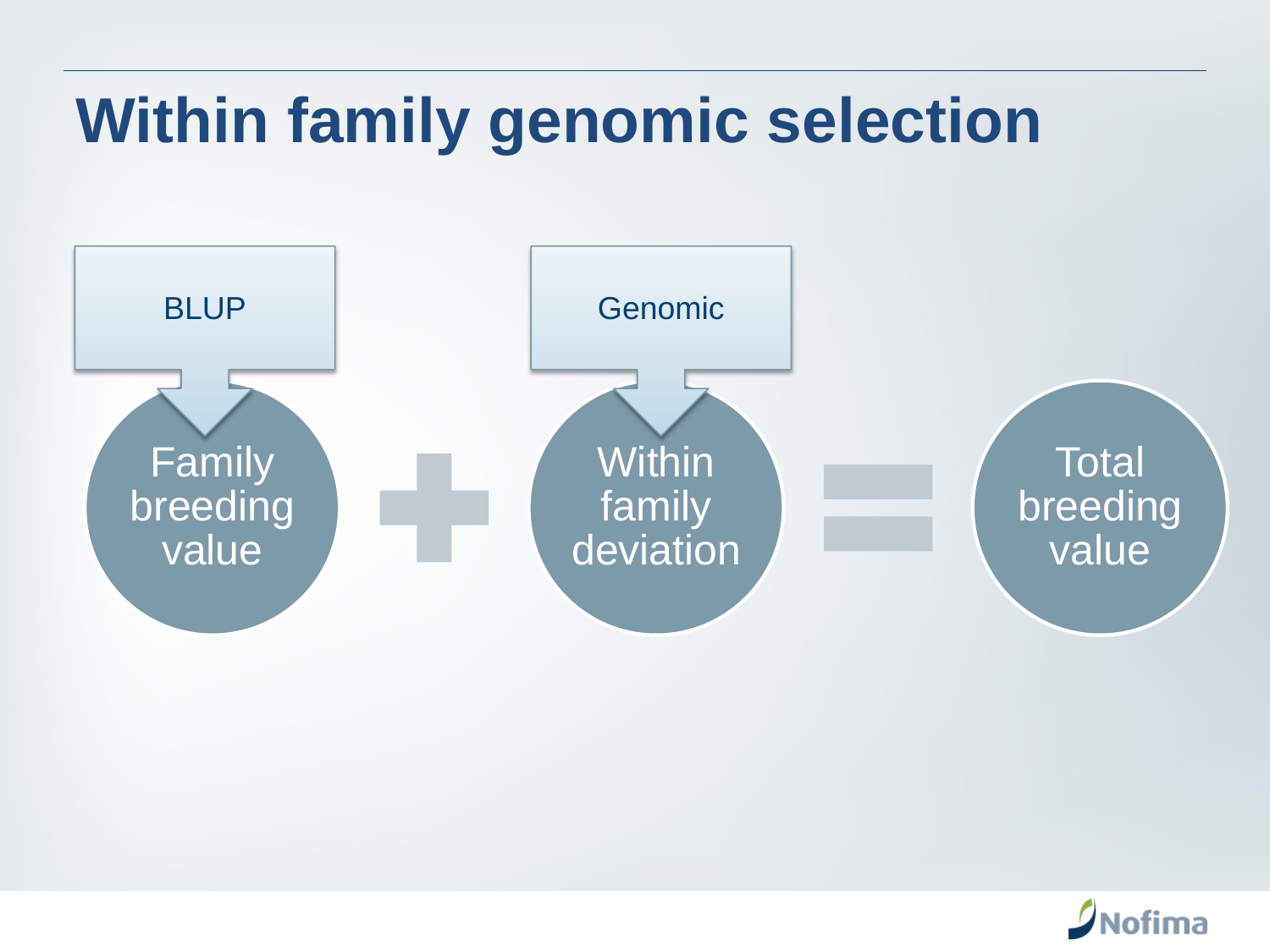#### **Take home message**

• Evaluate the impact before running expensive genotyping

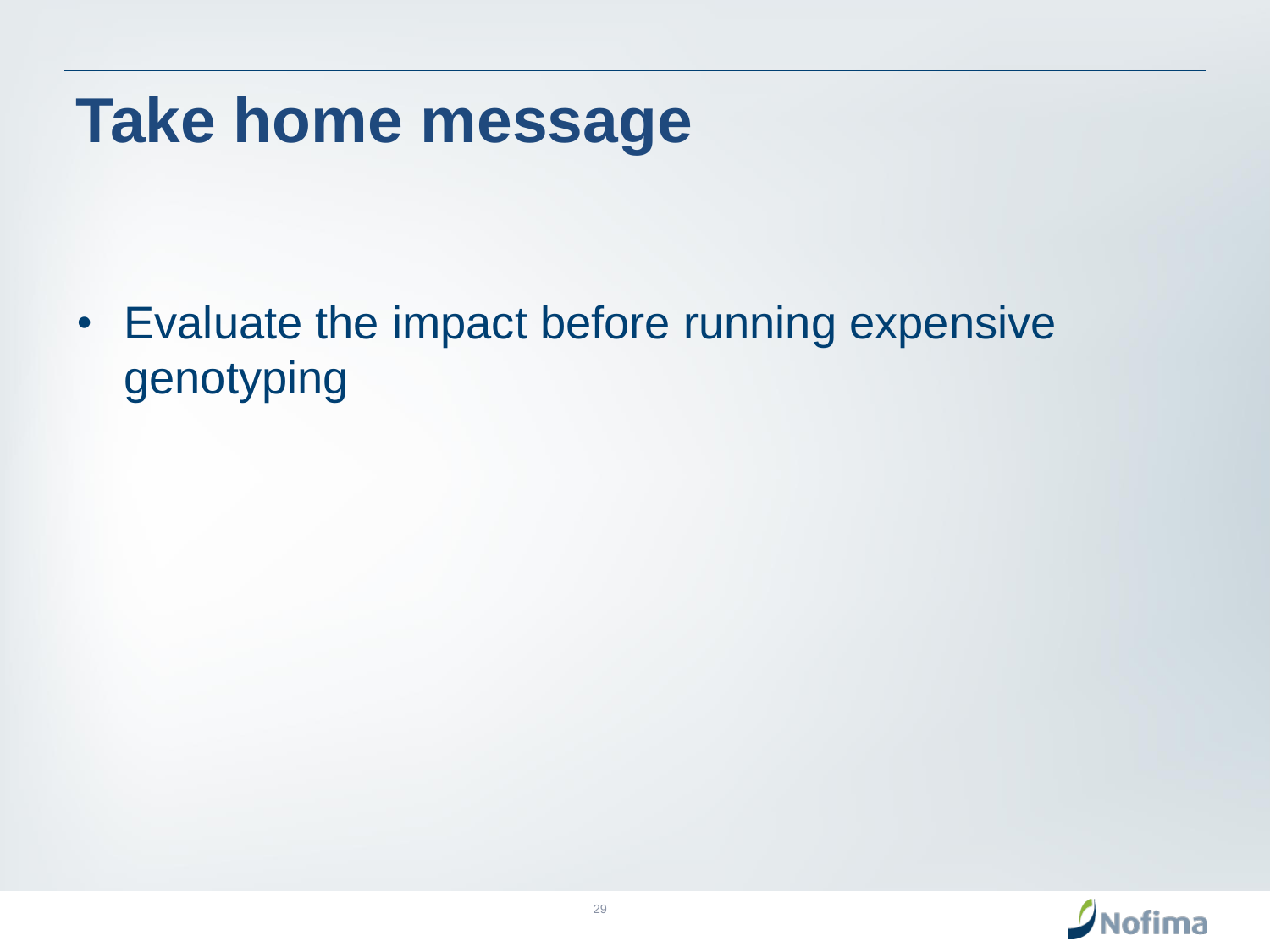### **Conclusions**

- The strategy to keep the reference population updated is an important part of the genomic selection breeding program
- Available options:
	- Genotyping of animals with phenotype
	- Obtain phenotypes from (offspring of) genotyped animals

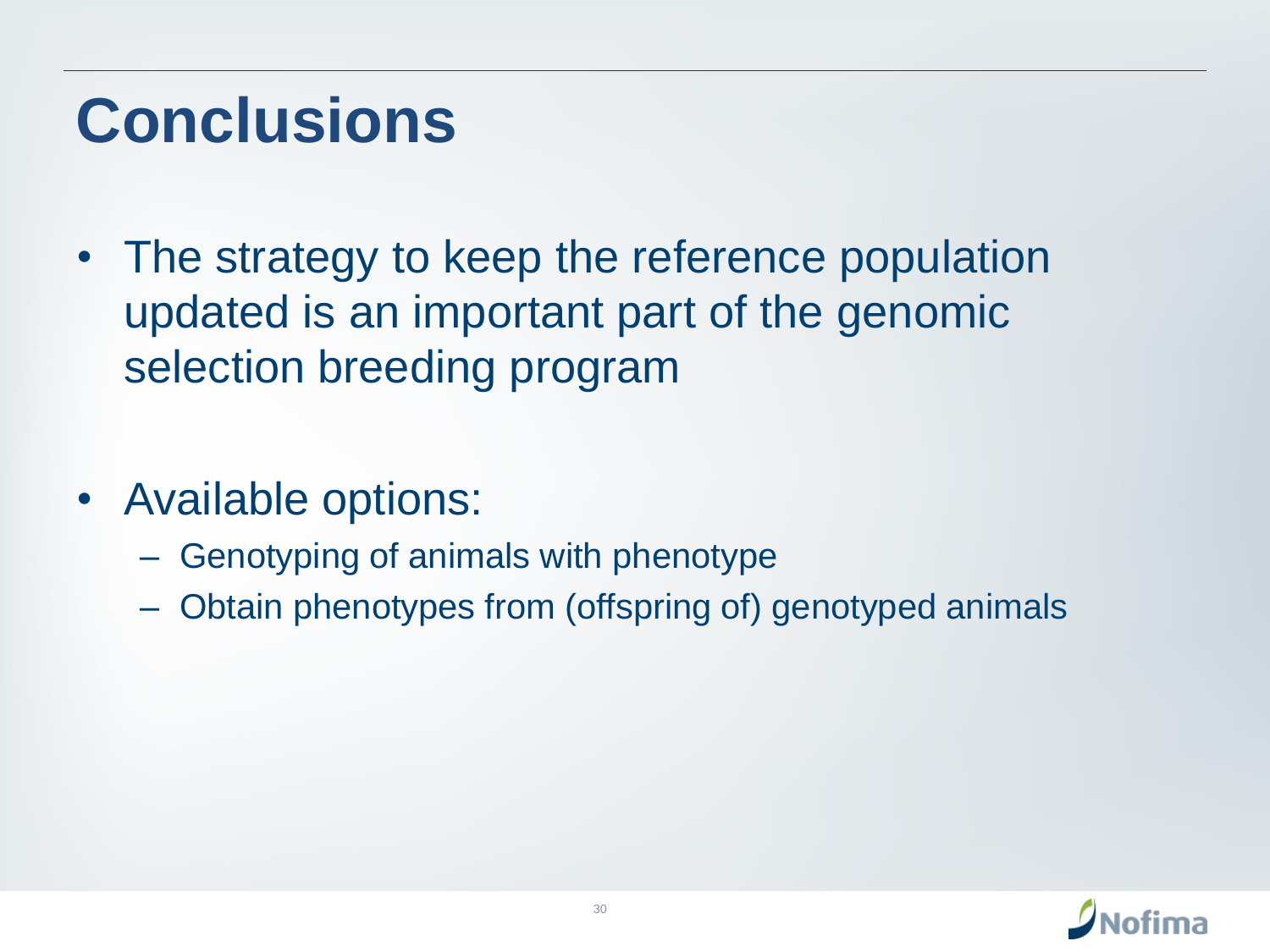### **Thanks to:**

- Norwegian research council (funding)
- Industry partners:
	- Aquagen, Norsvin, GENO, NSG, Graminor